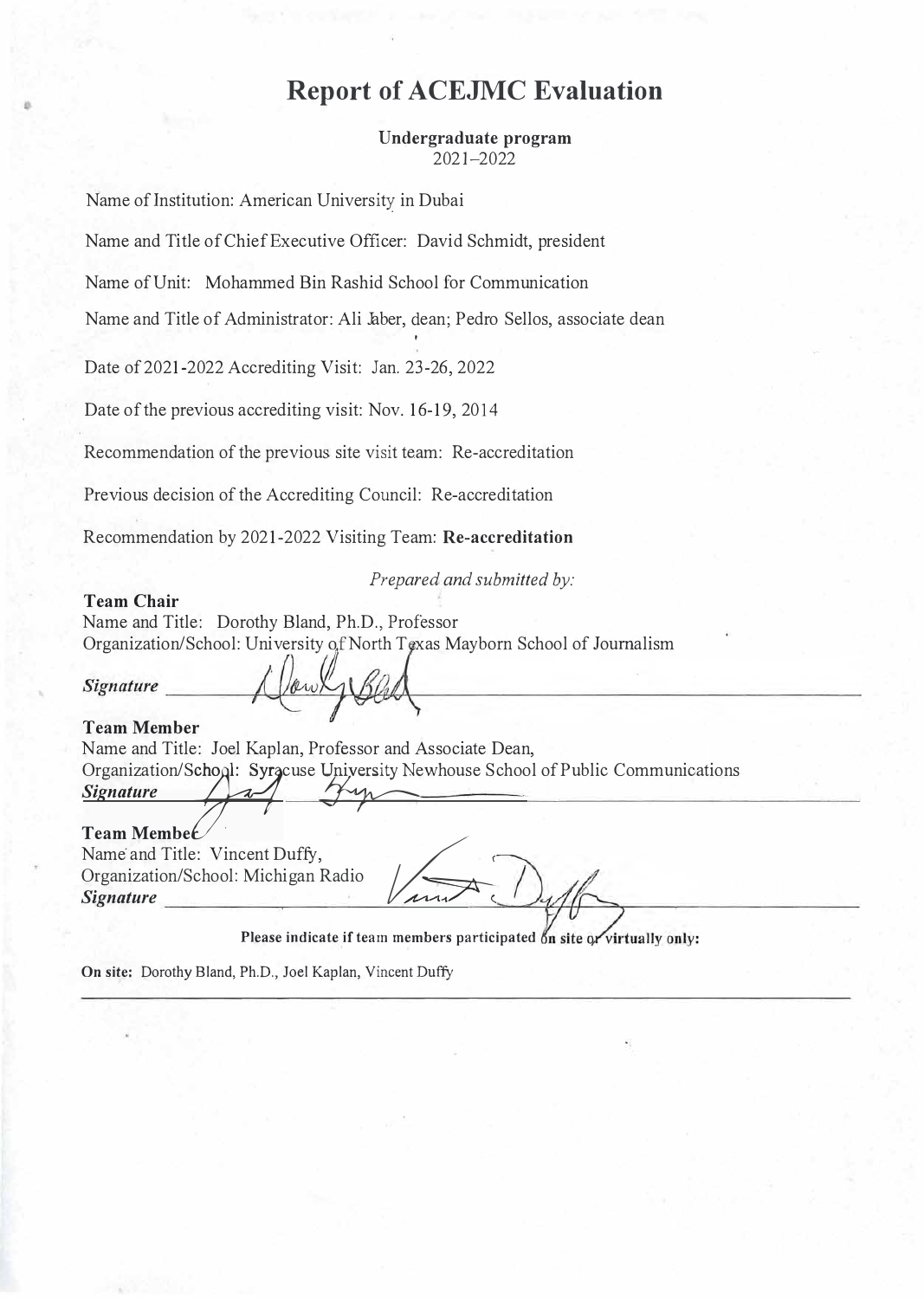# **PART I: General information**

Name of Institution: **American University in Dubai**

#### Name of Unit: **Mohammed Bin Rashid School for Communication**

Year of Visit: **2021-2022**

**1. Check regional association by which the institution now is accredited.**

\_\_\_ Higher Learning Commission

\_\_\_ Middle States Commission on Higher Education

\_\_\_ New England Commission on Higher Education

\_\_\_ Northwest Commission on Colleges and Universities

**\_\_\_** Southern Association of Colleges and School Commission on Colleges

\_\_\_ Western Association of Schools and Colleges

*If the unit seeking accreditation is located outside the United States, provide the name(s) of the appropriate recognition or accreditation entities:* 

#### **Commission for Academic Accreditation (CAA) The Ministry of Education (MoE), U.A.E.**

# **2. Indicate the institution's type of control; check more than one if necessary.**

 $\angle$  Private \_\_ Public Other (specify)

**3. Provide assurance that the institution has legal authorization to provide education beyond the secondary level in your state. It is not necessary to include entire authorizing documents. Public institutions may cite legislative acts; private institutions may cite charters or other authorizing documents.**

The American University in Dubai (AUD) is officially licensed by the Ministry of Education (MoE) of the United Arab Emirates (UAE). The MoE has accredited the university's programs in International Studies, Business Administration (both undergraduate and graduate), Communication and Information Studies, Engineering, Architecture, Visual Communication and Interior Design (undergraduate), Education, Intellectual Property and Innovation Management, Leadership and Innovation in Contemporary Media, Construction Management, Urban Design and Digital Environments, and an Executive Master of Business Administration (graduate).

- **4. Has the journalism/mass communications unit been evaluated previously by the Accrediting Council on Education in Journalism and Mass Communications?**
	- **\_\_\_ Yes** \_\_\_ No

If yes, give the date of the last accrediting visit: November 16-19, 2014

**5. When was the unit or sequences within the unit first accredited by ACEJMC?**

2015

**6. Provide the unit's mission statement. Statement should give date of adoption and/or last revision.**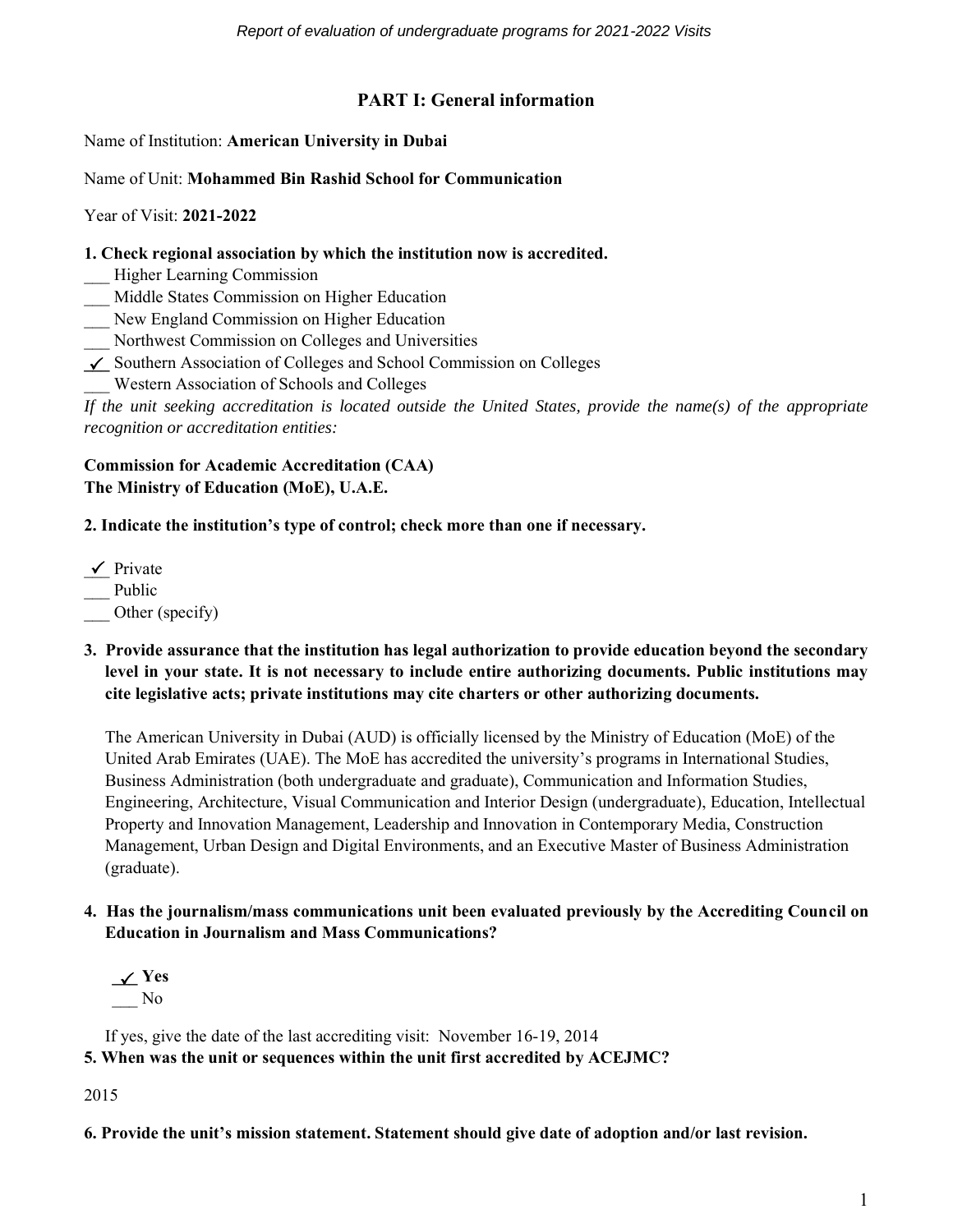# **Program Mission**

The Bachelor of Communication and Information Studies program at the American University in Dubai prepares practitioners and scholars to work in twenty-first century media. Graduates will be proficient in areas ranging from ethics and media policy to writing and production skills. They will be committed to providing the public with media content that meets local and regional needs and is global in outlook and standard.

# **Revisions approved by CAA, MOHESR on July 6, 2009.**

### **Program Goals**

- •Possess sophisticated communication skills, in Arabic and English, including the ability to comprehend and comment upon news coverage, elements of media business, and social responsibility of media;
- •Be proficient in storytelling using journalism, television, cinema and new media contexts;
- •Understand the theoretical and practical elements of the broad historical, cultural, economic, and technological foundations of mass media;
- •Appreciate the significance of ethical standards and behavior on the part of all institutions and individuals involved with mass media, including the public's responsibility to understand the role of media and to wisely gather and disseminate information through the media;
- •Relate media theory and practice to fields such as politics, economics, law, business, information science, and the liberal arts;
- •Recognize the role of media as an element of individual and global cultures, with particular emphasis on respect for diversity related to race, gender, religion, ethnicity, and other personal characteristics and orientations.

#### **School Mission**

The Mohammed Bin Rashid School for Communication seeks to take advantage of its location in the local and international media hub of Dubai to achieve distinction in scholarship, instruction and facilities that graduate media professionals who are proficient in the creation of media content of local, regional or global relevance. Such content, reflective of the highest ethical standards, embraces a multitude of subjects and platforms and effectively informs and/or entertains diverse consumers of media.

Approved by AUD Academic Council on June 17, 2014

# **School Goals**

- Provide the opportunity for the creation of original content that is anchored in the students' native cultures and societies
- Graduate storytellers in various platforms whose proficiency is enhanced through a solid grounding in the art, history, culture and society of the Middle East and beyond
- Ensure that the programs offered by the school are continuously aligned with advancements in communication technologies and the employment needs of the local and global markets
- Support media-related research that contributes to the advancement of professional practice
- Enrich the experience of faculty and students by cultivating an environment that is tolerant and accepting of diverse nationalities and cultures.

# **7. What are the type and length of terms?**

Semesters of **16** weeks Quarters of weeks Summer sessions of **7** weeks Intersessions of \_\_ weeks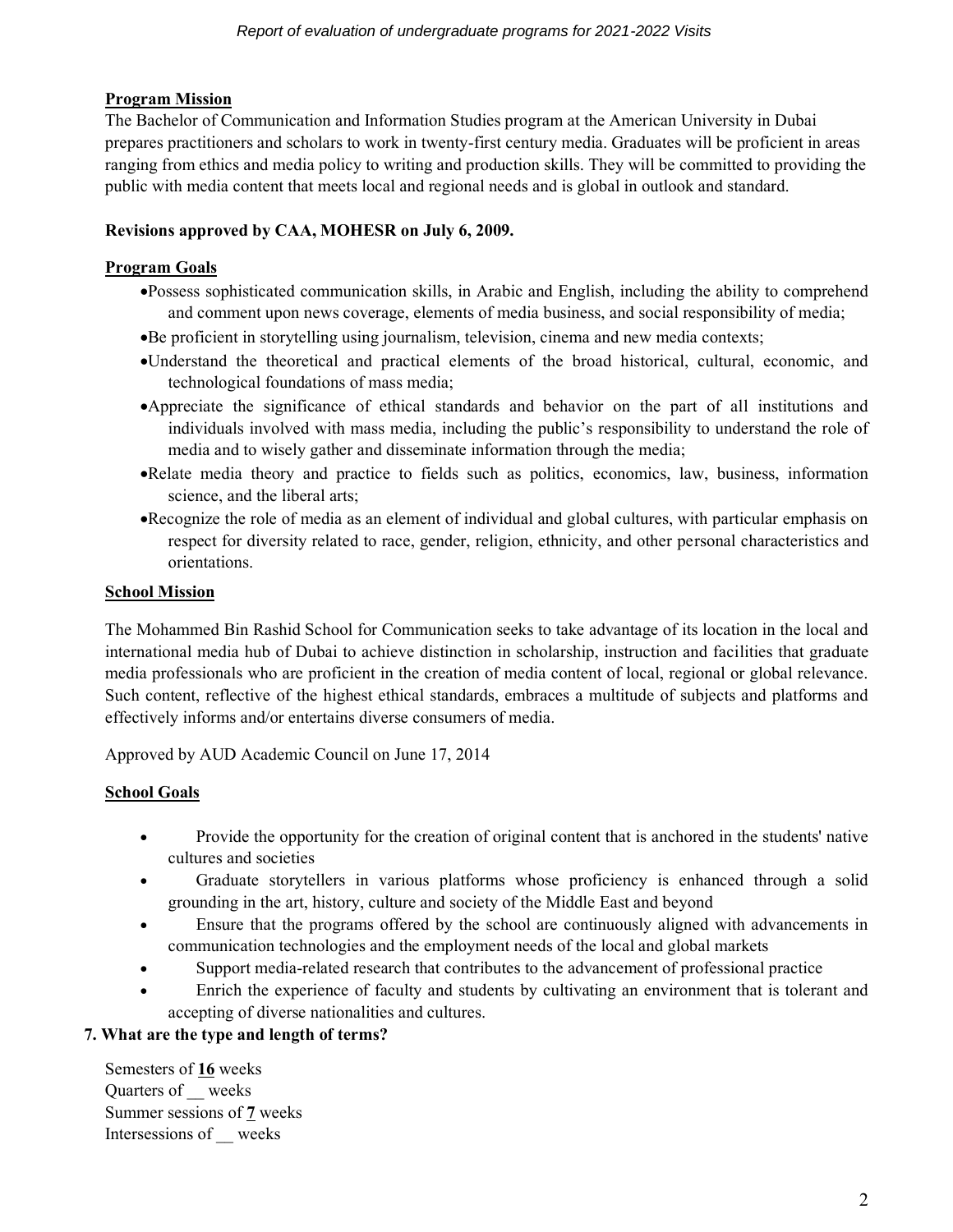#### **8. Check the programs offered in journalism/mass communications:**

\_\_\_ Bachelor's degree  $\overline{\smash{\big)}\phantom{\big)}_{\mathcal{K}}}$  Master's degree Ph.D. degree  $\checkmark$ 

# **9. List the specific undergraduate degrees as well as the majors or sequences being reviewed by ACEJMC. \*Indicate online degrees.**

•Bachelor of Communication & Information Studies (BCIS), Major in Journalism (JOUR) •Bachelor of Communication & Information Studies (BCIS), Major in Digital Production & Storytelling (DPST)

# **10. Credit hours required by the university for an undergraduate degree: (Specify semester-hour or quarter-hour credit.)**

125 semester-hour credits

**11. Give the number of credit hours students may earn for internship experience. (Specify semester-hour or quarter-hour credit.)**

3 semester-hour credits

**12. List each professional journalism or mass communications sequence or specialty offered and give the name of the person in charge.**

| Name of Sequence or Specialty                       | Person in Charge      |
|-----------------------------------------------------|-----------------------|
| <b>Sequence Digital Production and Storytelling</b> | Sumaya Kubeisy        |
| <b>Sequence Journalism</b>                          | <b>Mousa Barhoume</b> |

#### **13. Number of full-time students enrolled in the institution:**

| <b>Program Description</b>                                        | <b>Fall 2021</b><br><b>No. of Students</b> | <b>Spring 2022</b><br><b>No. of Students</b> |
|-------------------------------------------------------------------|--------------------------------------------|----------------------------------------------|
| <b>Bachelor of Architecture</b>                                   | 142                                        | 145                                          |
| Bachelor of Arts (B.A.) in Psychology                             | 66                                         | 84                                           |
| Bachelor of Arts in International Studies (B.A.I.S.)              | 98                                         | 103                                          |
| Bachelor of Business Administration (B.B.A.)                      | 512                                        | 516                                          |
| Bachelor of Communication and Information Studies (B.C.I.S)       | 123                                        | 121                                          |
| Engineering                                                       | 236                                        | 258                                          |
| <b>Executive Master of Business Administration</b>                | 32                                         | 31                                           |
| <b>Interior Design</b>                                            | 72                                         | 76                                           |
| Master of Arts (M.A.) in International Affairs                    | 8                                          | 15                                           |
| Master of Arts in Intellectual Property and Innovation Management | 6                                          | 6                                            |
| Master of Arts in Leadership and Innovation in Contemporary Media | 58                                         | 60                                           |
| Master of Business Administration                                 | 77                                         | 80                                           |
| Master of Education (M.Ed.)                                       | 39                                         | 40                                           |
| Master of Science in Construction Management (M.S.C.M.)           | 13                                         | 12                                           |
| <b>Visual Communication</b>                                       | 106                                        | 105                                          |
| <b>Total No. of Students</b>                                      | 1588                                       | 1652                                         |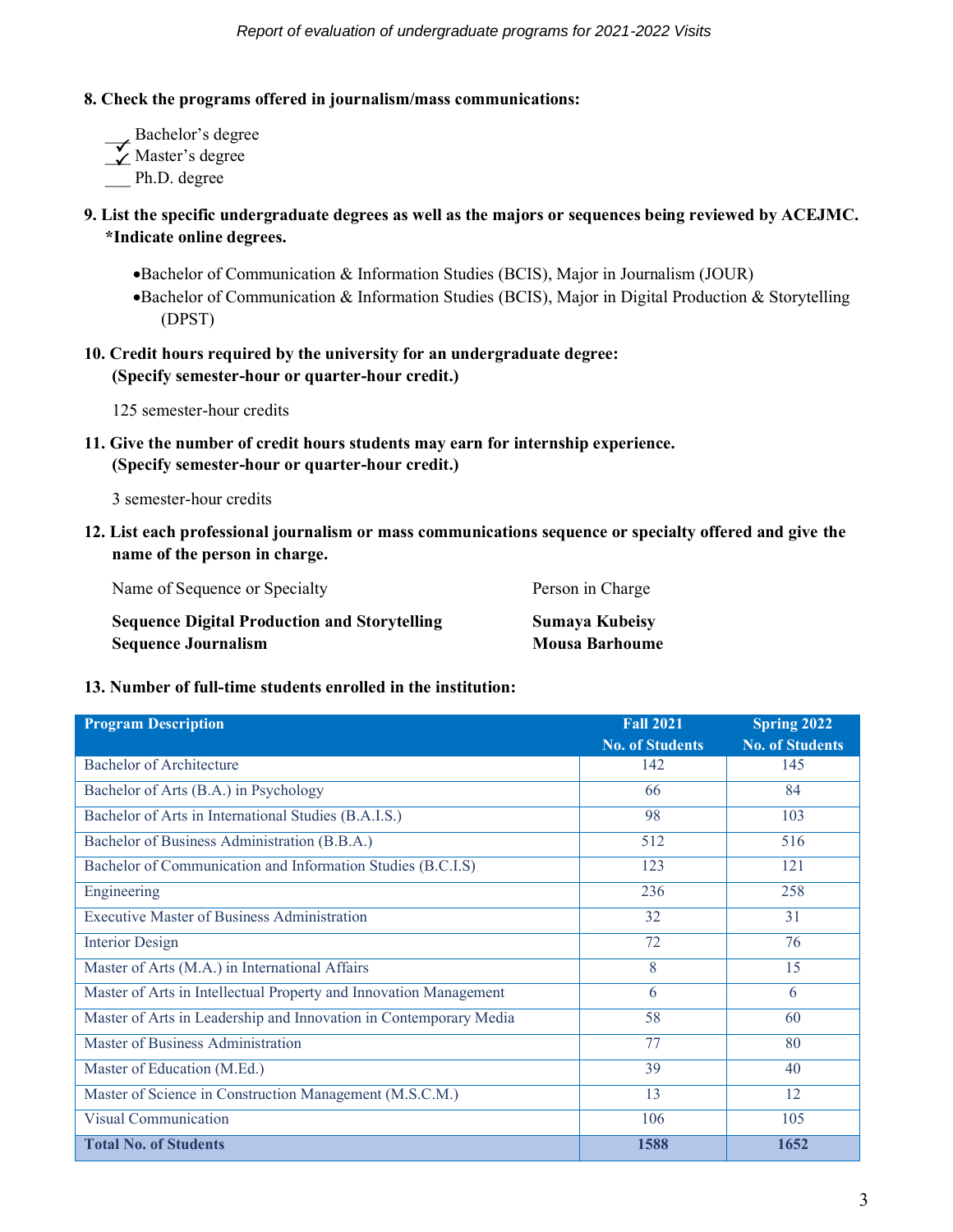**14. Number of undergraduate majors in the accredited unit, by sequence and total (if the unit has premajor students, list them as a single total):**

| Name of Sequence or Specialty                                      | Undergraduate majors in |
|--------------------------------------------------------------------|-------------------------|
| <b>Sequence Digital Production and Storytelling, English Track</b> | 40                      |
| Sequence Digital Production and Storytelling, Arabic Track         | 47                      |
| Sequence Journalism, English Track                                 | 14                      |
| Sequence Journalism, Arabic Track                                  | 22                      |
| Total                                                              | 123                     |

15**. Number of students in each section of all skills courses (newswriting, reporting, editing, photography, advertising copy, broadcast news, public relations writing, etc.). List enrollment by section for the term during which the visit will occur and the preceding term. Submit two semesters with the self-study, and update as needed when the site team arrives on site. Attach separate pages if necessary. Include a separate list for online skills courses, which also must meet the 20-1 ratio. (The Council has ruled that campaigns courses are exempt from the 20-1 ratio.)**

| <b>COURSE</b><br><b>CODE</b> | <b>SECTION</b> | <b>COURSE TITLE</b>                                            | <b>TERM</b> | NO. OF<br><b>STUDENTS</b> |
|------------------------------|----------------|----------------------------------------------------------------|-------------|---------------------------|
| <b>COMM 101</b>              | $\mathbf{A}$   | Introduction to Global Media                                   | Spring 2022 | 14                        |
| <b>COMM 101</b>              | $\overline{B}$ | Introduction to Global Media                                   | Spring 2022 | 13                        |
| <b>COMM 103</b>              | <b>ARB</b>     | Media, Culture and Society                                     | Spring 2022 | 12                        |
| <b>COMM 104</b>              | $\mathbf{A}$   | <b>Introduction to Non-Fiction TV Formats</b>                  | Spring 2022 | 12                        |
| <b>COMM 105</b>              | $\overline{A}$ | Drama and Non-Fiction TV Formats<br>Analysis                   | Spring 2022 | $\overline{7}$            |
| COMM106                      | $\overline{A}$ | The Language of Film                                           | Spring 2022 | 16                        |
| <b>COMM202</b>               | $\mathbf{A}$   | Ethical and Legal Responsibilities In The<br><b>Mass Media</b> | Spring 2022 | 20                        |
| <b>COMM202</b>               | $\mathbf B$    | Ethical and Legal Responsibilities In The<br><b>Mass Media</b> | Spring 2022 | 18                        |
| COMM222                      | $\overline{A}$ | <b>Multiplatform Storytelling</b>                              | Spring 2022 | $\overline{3}$            |
| <b>COMM222</b>               | <b>ARB</b>     | Multiplatform Storytelling (Arabic)                            | Spring 2022 | 6                         |
| COMM232                      | $\mathbf{A}$   | Cinematography                                                 | Spring 2022 | $\overline{10}$           |
| COMM232                      | B              | Cinematography                                                 | Spring 2022 | 12                        |
| COMM241                      | $\mathbf{A}$   | Introduction to Production                                     | Spring 2022 | 11                        |
| COMM241                      | $\overline{B}$ | <b>Introduction to Production</b>                              | Spring 2022 | 13                        |
| <b>DPST302</b>               | $\overline{A}$ | Media and Public Service                                       | Spring 2022 | $\overline{7}$            |
| <b>DPST302</b>               | $\overline{B}$ | Media and Public Service                                       | Spring 2022 | 15                        |
| <b>DPST323</b>               | $\overline{A}$ | Screenwriting and Producing for TV and<br>the Web              | Spring 2022 | 11                        |
| <b>DPST323</b>               | <b>ARB</b>     | Screenwriting and Producing for TV and<br>the Web              | Spring 2022 | 11                        |
| <b>DPST444</b>               | $\mathbf{A}$   | <b>Capstone Production</b>                                     | Spring 2022 | 5                         |
| <b>DPST444</b>               | $\overline{B}$ | <b>Capstone Production</b>                                     | Spring 2022 | $\overline{10}$           |
| <b>DPST461</b>               | <b>ITA</b>     | Internship                                                     | Spring 2022 | $\mathbf{1}$              |
| <b>JOUR209</b>               | $\mathbf{A}$   | Selected Topics in Journalism                                  | Spring 2022 | $\overline{7}$            |
| <b>JOUR302</b>               | $\mathbf{A}$   | Newsroom Management and Decision<br>Making                     | Spring 2022 | 10                        |
| <b>JOUR322</b>               | $\overline{A}$ | <b>Advanced Reporting</b>                                      | Spring 2022 | 6                         |
| <b>JOUR322</b>               | <b>ARB</b>     | <b>Advanced Reporting</b>                                      | Spring 2022 | $\overline{4}$            |
| <b>JOUR462</b>               | ARB-A          | <b>Capstone Project</b>                                        | Spring 2022 | $\overline{7}$            |
| <b>JOUR463</b>               | <b>ITA</b>     | Internship                                                     | Spring 2022 | $\overline{3}$            |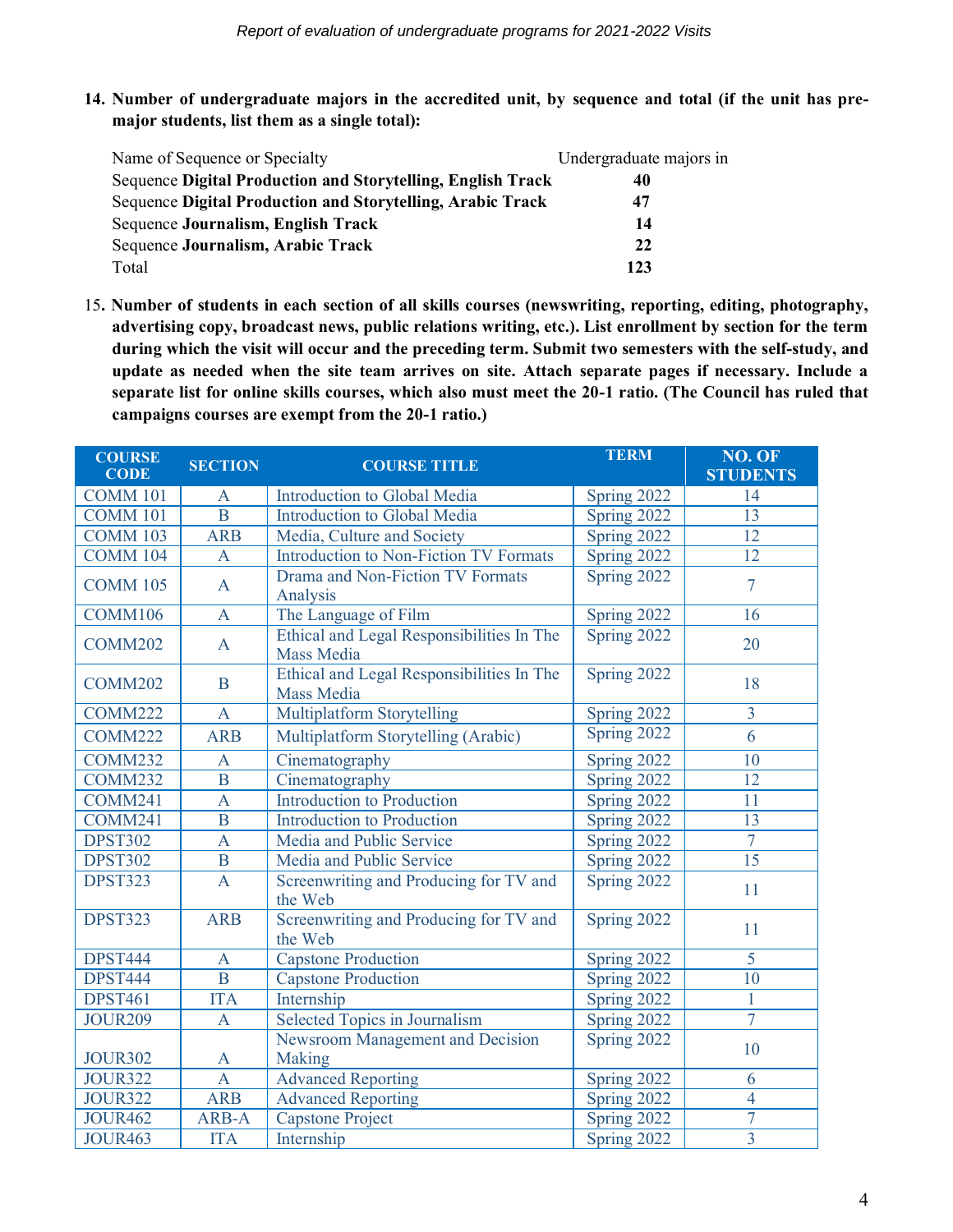| <b>COURSE</b><br><b>CODE</b> | <b>SECTION</b> | <b>COURSE TITLE</b>                     | <b>TERM</b>      | NO. OF<br><b>STUDENTS</b> |
|------------------------------|----------------|-----------------------------------------|------------------|---------------------------|
| COMM223                      | $\mathbf{A}$   | <b>Screenwriting Fundamentals</b>       | <b>Fall 2021</b> | $\overline{12}$           |
| COMM223                      | ARB-A          | <b>Screenwriting Fundamentals</b>       | <b>Fall 2021</b> | 12                        |
| COMM230                      | $\overline{A}$ | Video Editing and Sound Design          | <b>Fall 2021</b> | $\overline{9}$            |
| COMM230                      | B              | Video Editing and Sound Design          | <b>Fall 2021</b> | 13                        |
| <b>DPST422</b>               | <b>ARB</b>     | <b>Capstone Storytelling</b>            | <b>Fall 2021</b> | $\overline{9}$            |
| <b>DPST461</b>               | <b>ITA</b>     | Internship                              | <b>Fall 2021</b> | $\overline{5}$            |
| COMM221                      | <b>ARB</b>     | Media Writing Skills (Arabic)           | <b>Fall 2021</b> | 6                         |
| <b>JOUR321</b>               | <b>ARB</b>     | Reporting                               | <b>Fall 2021</b> | $\overline{4}$            |
| <b>JOUR401</b>               | $\overline{A}$ | <b>Current Issues in Journalism</b>     | <b>Fall 2021</b> | $\overline{5}$            |
| <b>DPST361</b>               | $\overline{A}$ | <b>Online Communities</b>               | <b>Fall 2021</b> | $22*$                     |
| <b>JOUR324</b>               | <b>ARB</b>     | <b>Broadcast Journalism</b>             | <b>Fall 2021</b> | $\overline{4}$            |
| COMM243                      | $\mathbf{A}$   | Introduction<br>Production<br>for<br>to | <b>Fall 2021</b> | $\overline{9}$            |
|                              |                | Journalism                              |                  |                           |
| <b>DPST340</b>               | $\mathbf{A}$   | <b>Intermediate Production</b>          | <b>Fall 2021</b> | 10                        |
| <b>DPST422</b>               | $\overline{A}$ | <b>Capstone Storytelling</b>            | Fall 2021        | $\overline{7}$            |
| <b>DPST441</b>               | $\overline{A}$ | The Documentary                         | <b>Fall 2021</b> | $\overline{7}$            |
| <b>DPST441</b>               | $A-LAB$        | The Documentary                         | <b>Fall 2021</b> | $\overline{7}$            |
| <b>DPST461</b>               | <b>ITB</b>     | Internship                              | <b>Fall 2021</b> | $\overline{4}$            |
| <b>DPST340</b>               | $\overline{B}$ | <b>Intermediate Production</b>          | <b>Fall 2021</b> | 12                        |
| <b>DPST441</b>               | <b>ARB-AX</b>  | The Documentary                         | <b>Fall 2021</b> | 6                         |
| <b>DPST441</b>               | <b>ARB-BX</b>  | The Documentary                         | <b>Fall 2021</b> | $\overline{3}$            |
| <b>JOUR441</b>               | ARB-A          | The Documentary                         | <b>Fall 2021</b> | 6                         |
| <b>JOUR441</b>               | ARB-B          | The Documentary                         | <b>Fall 2021</b> | $\mathbf{1}$              |
| COMM221                      | $\overline{A}$ | <b>Media Writing Skills</b>             | <b>Fall 2021</b> | $\overline{2}$            |
| <b>JOUR321</b>               | $\overline{A}$ | Reporting                               | <b>Fall 2021</b> | $\overline{7}$            |
| <b>JOUR463</b>               | <b>ITB</b>     | Internship                              | <b>Fall 2021</b> | $\overline{1}$            |
| <b>JOUR324</b>               | $\mathbf{A}$   | <b>Broadcast Journalism</b>             | <b>Fall 2021</b> | 6                         |
| <b>JOUR301</b>               | $\mathbf{A}$   | <b>Visualizing News</b>                 | <b>Fall 2021</b> | 10                        |

\*Overloaded DPST 361-A exceptionally in Fall 2021 to accommodate two students.

| <b>COURSE</b><br><b>CODE</b> | <b>SECTION*</b> | <b>COURSE TITLE</b>                    | <b>TERM</b> | NO. OF<br><b>STUDENTS</b> |
|------------------------------|-----------------|----------------------------------------|-------------|---------------------------|
| <b>DPST323</b>               | A-OC            | Screenwriting and Producing for TV and | Spring 2021 | 8                         |
|                              |                 | the Web                                |             |                           |
| <b>DPST444</b>               | A-OC-LAB        | <b>Capstone Production</b>             | Spring 2021 | 8                         |
| <b>DPST444</b>               | A-OC            | <b>Capstone Production</b>             | Spring 2021 | 8                         |
| <b>DPST444</b>               | B-OC            | <b>Capstone Production</b>             | Spring 2021 | 8                         |
| <b>DPST444</b>               | <b>B-OC-LAB</b> | <b>Capstone Production</b>             | Spring 2021 | 8                         |
| COMM222                      | ARB-OC          | Multiplatform Storytelling (Arabic)    | Spring 2021 | 4                         |
| <b>JOUR322</b>               | ARB-OC          | <b>Advanced Reporting</b>              | Spring 2021 | 7                         |
| <b>JOUR462</b>               | ARB-A-OC        | <b>Capstone Project</b>                | Spring 2021 | 13                        |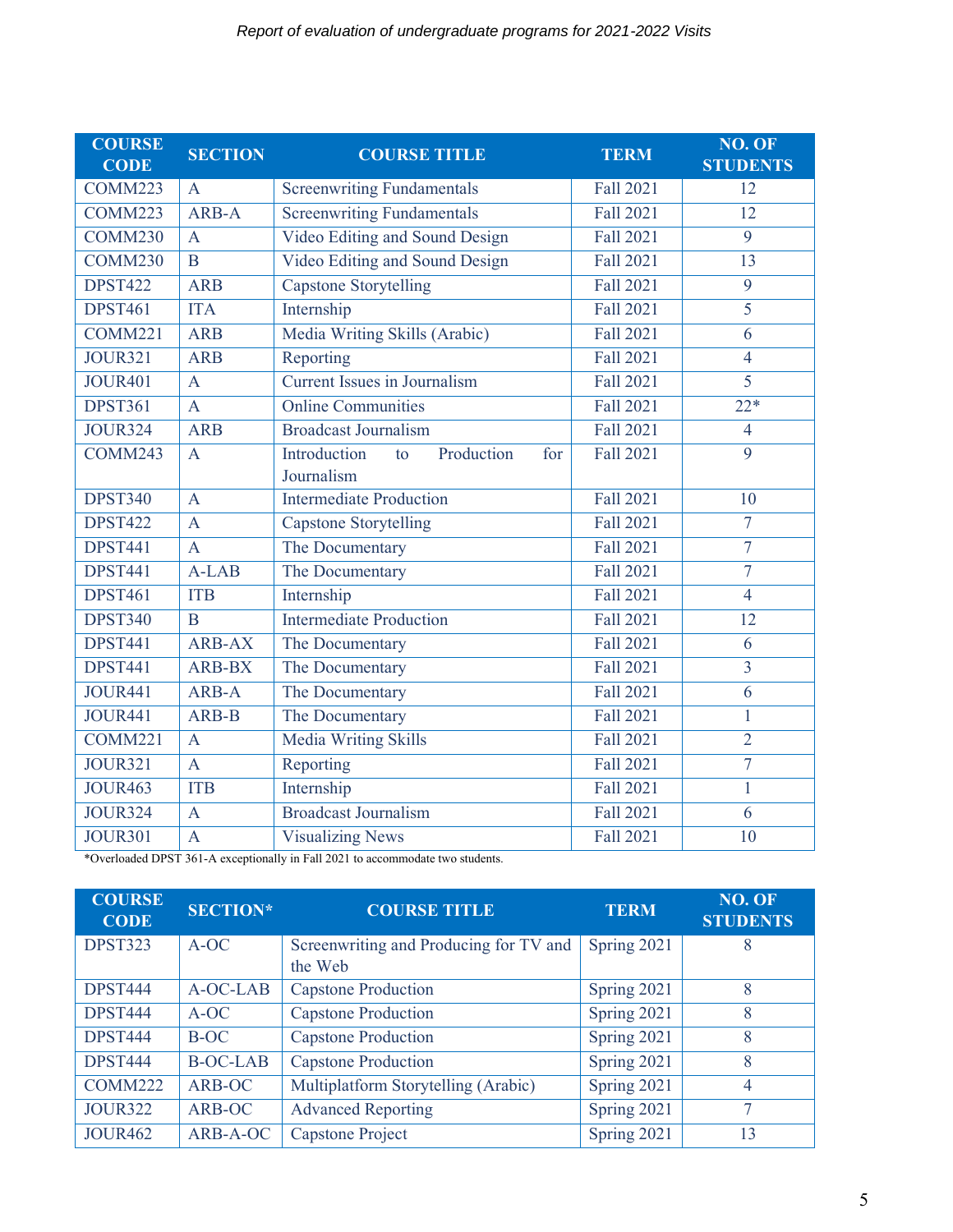#### *Report of evaluation of undergraduate programs for 2021-2022 Visits*

| <b>JOUR463</b> | <b>ITA</b>  | Internship                             | Spring 2021 | $\overline{4}$ |
|----------------|-------------|----------------------------------------|-------------|----------------|
| COMM232        | A-OC        | Cinematography                         | Spring 2021 | 11             |
| COMM232        | <b>B-OC</b> | Cinematography                         | Spring 2021 | 12             |
| <b>DPST302</b> | A-OC        | Media and Public Service               | Spring 2021 | 7              |
| <b>DPST302</b> | <b>B-OC</b> | Media and Public Service               | Spring 2021 | 8              |
| <b>DPST461</b> | <b>ITA</b>  | Internship                             | Spring 2021 | $\overline{3}$ |
| COMM241        | <b>B-OC</b> | Introduction to Production             | Spring 2021 | 12             |
| <b>DPST461</b> | <b>ITB</b>  | Internship                             | Spring 2021 | 1              |
| COMM222        | A-OC        | Multiplatform Storytelling             | Spring 2021 | 6              |
| <b>JOUR302</b> | A-OC        | Newsroom Management and Decision       | Spring 2021 | 9              |
|                |             | <b>Making</b>                          |             |                |
| <b>JOUR463</b> | <b>ITB</b>  | Internship                             | Spring 2021 | $\overline{3}$ |
| <b>JOUR462</b> | A-OC        | <b>Capstone Project</b>                | Spring 2021 | 5              |
| COMM241        | A-OC        | Introduction to Production             | Spring 2021 | 11             |
| DPST323        | ARB-OC      | Screenwriting and Producing for TV and | Spring 2021 | 7              |
|                |             | the Web                                |             |                |

\*OC Sections are courses that operated in a HyFlex mode during Spring 2021. Courses were offered on-campus since they are practical/skills courses; yet students who could not attend in-person were given the option to attend remotely.

#### **16. Total expenditures planned by the unit for the 2021–2022 academic year:**

AED 2,973,221.64 (\$ 810,142.14)

#### **Percentage increase or decrease in three years:**

| <b>ACTUAL</b><br>2018-2019         | <b>ACTUAL</b><br>2019-2020         | <b>ACTUAL</b><br>2020-2021       | <b>ACTUAL</b><br>2021-2022<br>$(a)$ s of Jan 2022) |
|------------------------------------|------------------------------------|----------------------------------|----------------------------------------------------|
| 382,036 AED<br>$(104, 012.83$ USD) | 220,132 AED*<br>$(59, 932.97$ USD) | 102,731 AED<br>$(27,969.46$ USD) | 172,750.64<br>$(47,032.64$ USD)                    |
| $-47\%$                            | $-42%$                             | $-53%$                           | 68%                                                |

\*The Actual expenditures in 2019-2020 excludes the Original Narrative Film Festival and the University of Navarra International Module that were covered by external bodies (total AED 793, 245 (**216,143 USD**)).

Amount expected to be spent this year on full-time faculty salaries: AED 1,441,556.04 **(\$ 392,260.15)**

#### **17. List name and rank of all full-time faculty in the accredited unit in Fall 2021. (Full-time faculty refers to those defined as such by the university.) Identify those not teaching because of leaves, sabbaticals, etc.**

| <b>Name of Full-Time Faculty in Fall 2021</b> | Rank                       |
|-----------------------------------------------|----------------------------|
| Elissa Ayoub                                  | <b>Assistant Professor</b> |
| Fadi Haddad                                   | <b>Assistant Professor</b> |
| Mousa Barhoume                                | Professor                  |
| Pedro Sellos                                  | <b>Assistant Professor</b> |
| Roozeh Kafi                                   | <b>Assistant Professor</b> |
| Sumaya Kubeisy                                | <b>Assistant Professor</b> |
| <b>Sylvie Briand</b>                          | <b>Assistant Professor</b> |
| Yosra Jarrar                                  | <b>Associate Professor</b> |
|                                               |                            |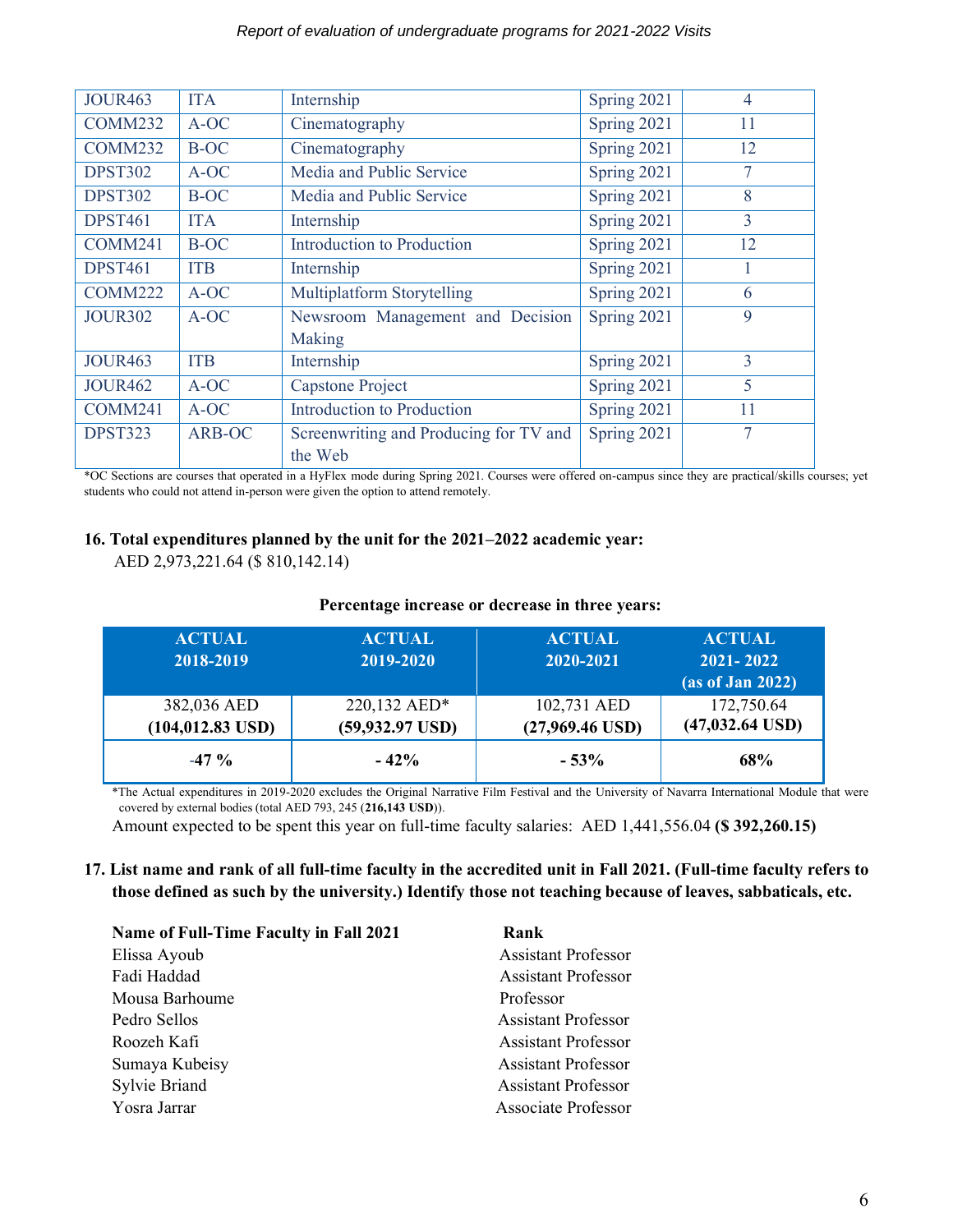| <b>Name of Full-Time Faculty in Spring 2022</b> | Rank                       |
|-------------------------------------------------|----------------------------|
| Fadi Haddad                                     | <b>Assistant Professor</b> |
| Mousa Barhoume                                  | Professor                  |
| Pedro Sellos                                    | <b>Assistant Professor</b> |
| Roozeh Kafi                                     | <b>Assistant Professor</b> |
| Sally Hammoud                                   | <b>Assistant Professor</b> |
| Sumaya Kubeisy                                  | <b>Assistant Professor</b> |
| <b>Sylvie Briand</b>                            | <b>Assistant Professor</b> |
| Yosra Jarrar                                    | <b>Associate Professor</b> |

**18. List names of part-time/adjunct faculty teaching at least one course in fall 2021. Also list names of parttime faculty teaching spring 2021. (If your school has its accreditation visit in spring 2022, also provide the spring 2022 adjunct list when the team arrives for the visit.)**

**Name of Part-Time Faculty in Spring 2022**  Myriam Khoury

#### **Name of Part-Time Faculty in Fall 2021**

Pamela Kesrouani Maya Hojeij Krystel Younes Nagham Akileh

#### **Name of Part-Time Faculty in Spring 2021**

Razan Takesh Sara Dabbous Salma Halawa

#### **19. Schools on the semester system:**

For each of the last two academic years, please give the number and percentage of graduates who earned 72 or more semester hours outside of journalism and mass communications.

> 72 or more semester hours outside of journalism and mass communications

| Year<br>2020-2021          | Total<br>Graduates | Number<br>in Compliance | Percent |
|----------------------------|--------------------|-------------------------|---------|
| academic year              | <u>39</u>          | $38*$                   | 97.5%   |
| 2019-2020<br>academic year | 53                 | 52**                    | ി $8\%$ |

\*Due to COVID-19 and the student's circumstances, the interim associate dean approved one JOUR course as a general elective given the student's high academic standing.

\*\*This is a returning student who was following the old degree audit.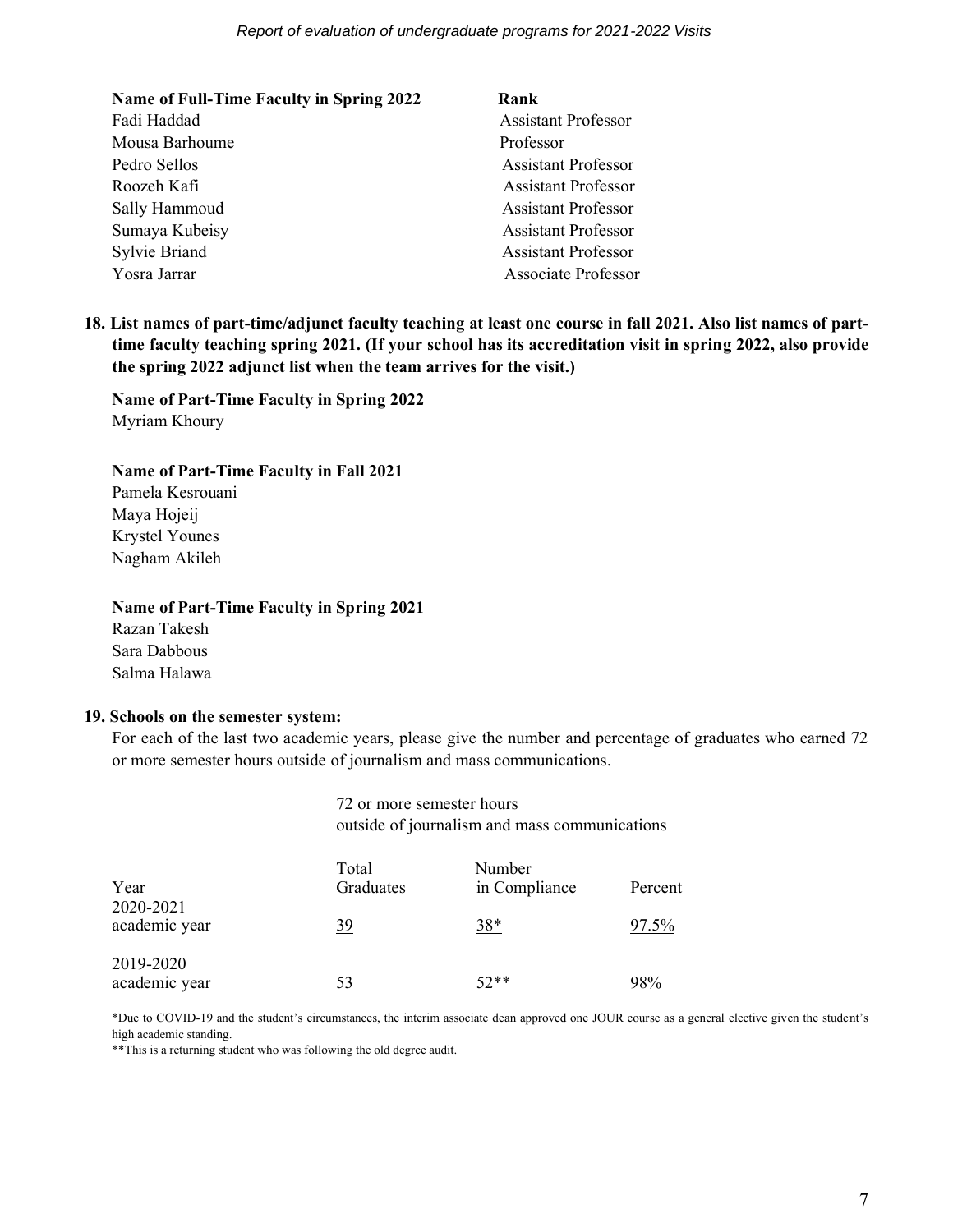# **PART II — Standard 1: Mission, Governance and Administration**

# **Unit performance with regard to indicators:**

#### **a). The unit has a written mission statement and a written strategic or long-range plan that provides vision and direction for its future, identifies needs and resources for its mission and goals and is supported by university administration outside the unit. The unit annually updates its data on the ACEJMC searchable database website [\(https://lookup.acejmc.org\)](https://lookup.acejmc.org/).**

The Mohammed Bin Rashid School for Communication (MBRSC) is one of six schools at the American University in Dubai. The private, non-sectarian university was founded in 1995 and is licensed by the UAE Ministry of Education and accredited by the Southern Association of Colleges and Schools in the United States. In 2008, the MBRSC was named in honor of Sheik Mohammed Bin Rashid Al Maktoum, who is the vice president and prime minister of the United Arab Emirates as well as the ruler of the Emirate of Dubai. MBRSC is the fourth largest school in enrollment within the University. The School offers a Bachelor's degree in Communication and Information Studies (BCIS) as well as a Master's in Arts degree in Leadership and Innovation in Contemporary Media. Only the undergraduate program is up for ACEJMC review in 2022, and the BCIS program has two sequences: one major is in journalism and the other is digital/production & storytelling.

The School's mission is to "take advantage of its position in the local an international media hub of Dubai to achieve distinction in scholarship, instruction and facilities that graduate media professionals who are proficient in the creation of media content of local, regional or global relevance. Such content, reflective of the highest ethical standards, embraces a multitude of subjects and platforms and effectively informs and/or entertains diverse consumers of media." Furthermore, the BCIS mission is to prepare practitioners and scholars to work in twenty-first century media "with the expectation that graduates will be proficient in areas ranging from ethics and media policy to writing and production skills to meet evolving local, regional and global standards."

The School's most recent strategic plan was approved in 2020 and identifies six notable major priorities:

- Innovating curricula to meet rapidly evolving media landscape as well as updating faculty and facilities.
- Fostering high quality research and creative work with the launch of MBRSC Media Lab and Center for Leadership and Digital Life
- Maintaining and strengthening media industry and world-class partnerships with educational institutions.
- Work with the Mohammed Bin Rashid Foundation to sustain and recruit top Arab students to reinforce inclusion and diversity.
- Enhance AUD campus life with major events such as the Original Narrative film festival.
- Increase MBRSC's visibility.

The five-year strategic plan (2020-2025) is reviewed on annual basis to measure progress. A review of the strategic plan showed there has been some progress made in most areas, but the Covid-19 pandemic, enrollment declines and budget cuts have made the last two years extremely challenging.

AUD's total enrollment has dropped from 2,328 students to 1,588 in the fall 2021, according to the selfstudy or down 31.7% . Likewise, undergraduate enrollment in MBRSC has dropped from 212 in fall 2014 to 123 in fall 2021 or down 41.9%. However, it's important to note the M.A. degree in Leadership and Innovation in Contemporary Media program, which was started in 2017, now has 60 graduate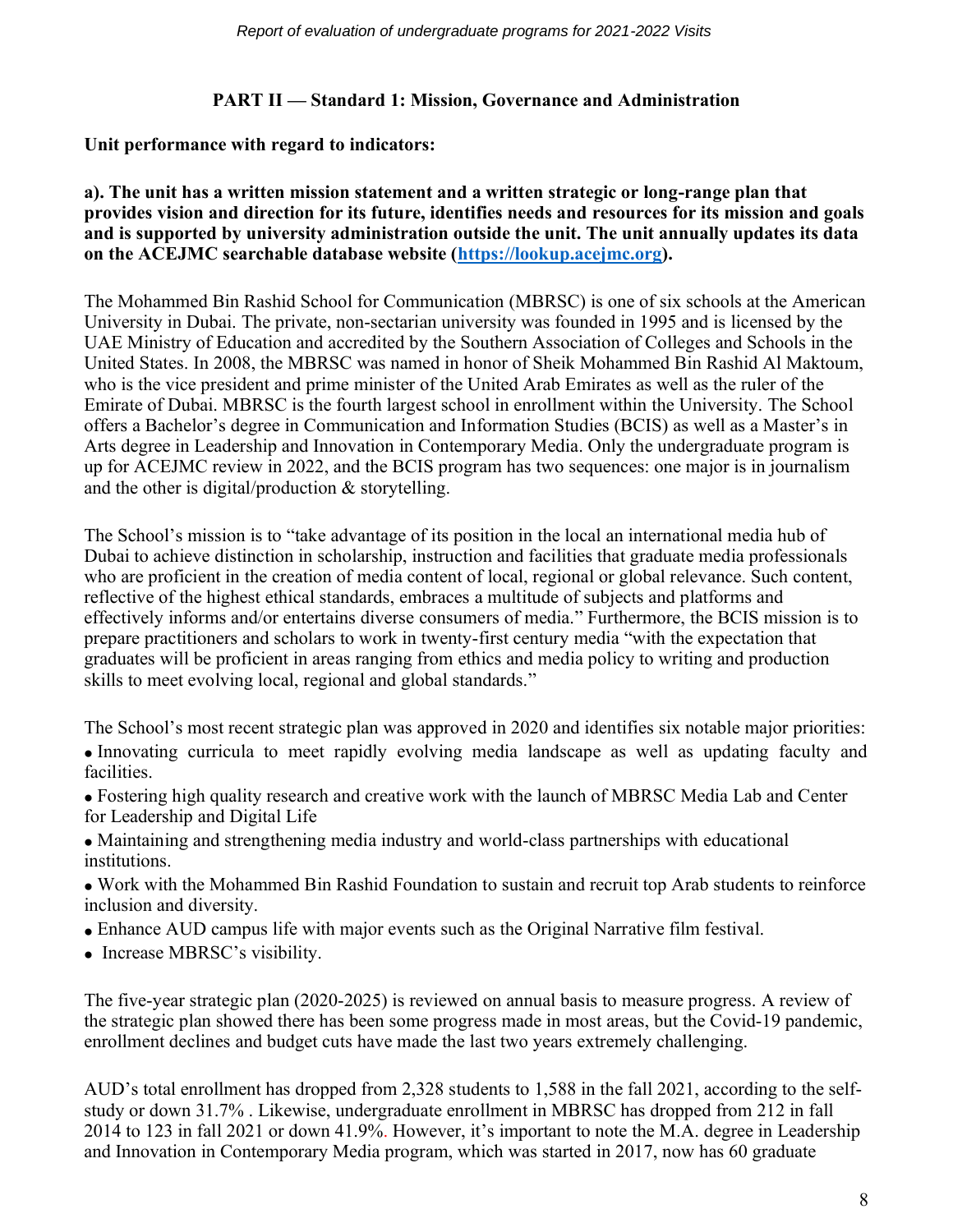students in the spring 2022. The graduate program is not seeking ACEJMC accreditation at this time.

Despite the challenges, the school's reputation within the university is highly regarded, according to interviews with advisory board members, industry leaders and other university administrators. MBRSC is "arguably one of the best in region," and is known for its "easy going culture with professional hard workers," said a dean from another school. "It is a school we value and like to work with."

The unit has updated most of the information required for the ACEJMC database just prior to the 2022 site visit, but some data such as budgets still needs to be updated. Also, it is important to note that some metrics such as the number of students by ethnicity such as White, Black, Hispanic, Asian, etc. are not required in UAE reporting by the government and were not available. The number of in-state students also is not a relevant measure for international programs.

# **b). The unit has policies and procedures for substantive faculty governance that ensure faculty oversight of educational policy and curriculum.**

Interviews with all full-time faculty indicate the school follows AUD's "Policy on Faculty Involvement in the Governance of the University" as documented in the Faculty Handbook. During the 2020-21 academic year, a university-wide Faculty Affairs Committee was established and an assistant professor represents the school related to issues such as HR policies and classroom environment. There is also faculty participation on the Curriculum Committee and MBRSC Collaborative Research Committee meetings. Interviews with all full-time faculty show they are collegial and generally enjoy their work environment and students. The faculty met consistently in the last year, albeit via Zoom due to the pandemic.

# **c). The unit's administration provides effective leadership within the unit and effectively represents it in dealings with university administration outside the unit and constituencies external to the university**.

The unit has seen consistent leadership overall with the same dean since 2008. The dean also serves as Director of the TV Group for the Middle East Broadcasting Center (MBC). He is often described as charismatic and oversees the school's overall direction. However, the school has experienced administrative leadership turnover several times during the seven-year study period with day-to-day operations. For example, the former interim associate dean and journalism/mass communication administrator on the self-study documents submitted her resignation letter in June amid concern about a lack of fairness and administrative help, but she stayed to complete the fall 2021 self-study and recently defended her dissertation. In October 2021 it was announced that the founding program director for the Leadership and Innovation in Contemporary Media and an assistant professor with a Ph.D., would be promoted to the associate dean and served as the unit administrator during the site visit. There was concern expressed that there has been some inconsistency in the process for appointment of administrators in the school. (See the dean's response letter as an addendum to this report.) The reporting structure documented in the self-study and verified by the site team is that the previous interim associate dean as well as the current associate dean report to the dean and the provost. While MSBRC has a strong tradition as a professional school, the administration has increased pressure to ensure administrators have the Ph.D. credential. The dean, who has more than 30 years of industry experience, is currently working to complete his Ph.D.

Conversations with advisory board members and other administrators indicate the leadership team are strong advocates for dealing with university administration.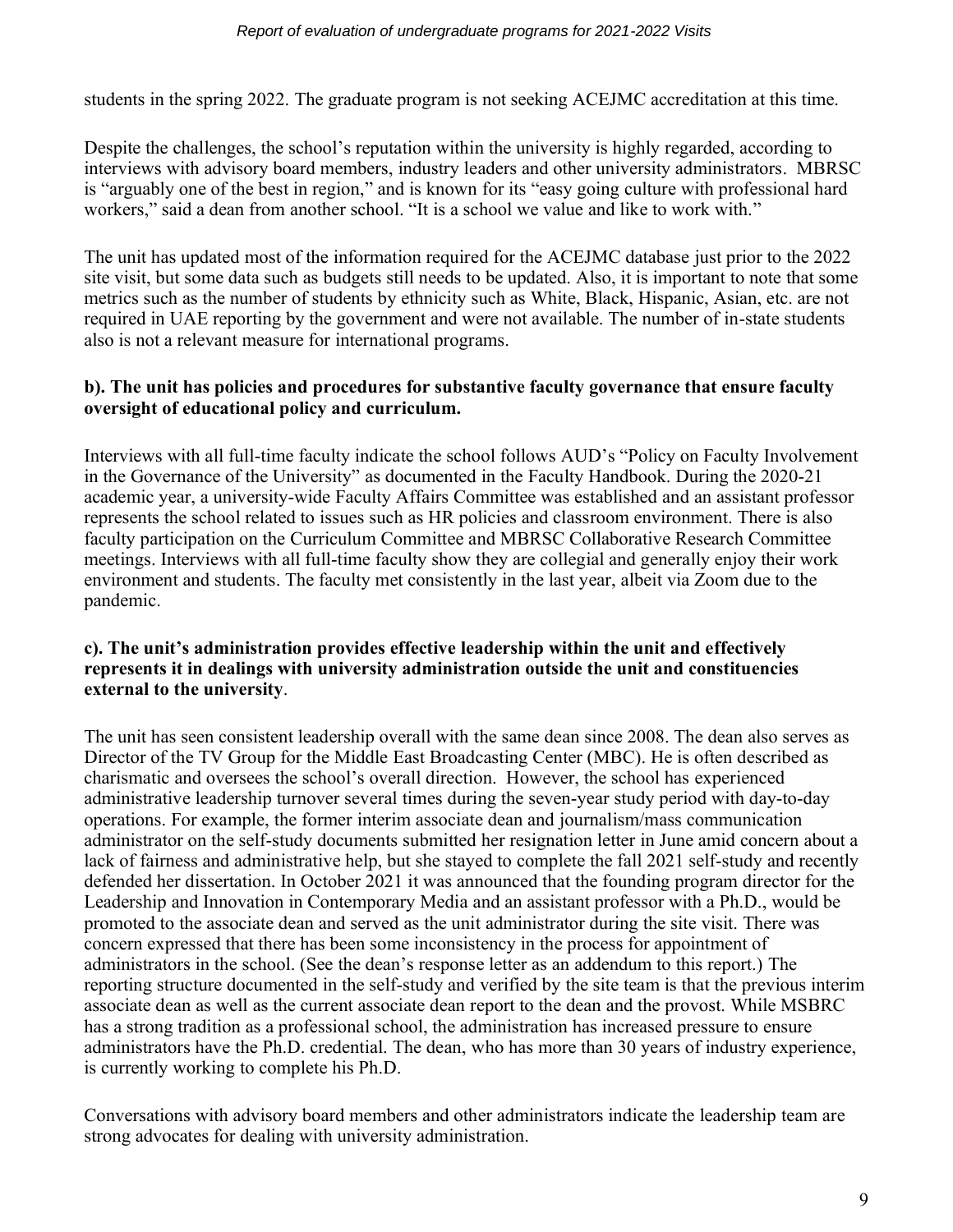The advisory board typically meets once a year, but the pandemic has made that more challenging in the last two years. Some alumni and faculty would like to see the external marketing of MBRSC's accomplishments improved.

# **d). The institution and/or the unit defines and uses a process for selecting and evaluating its administrators.**

The process for evaluating administrators is documented. The dean and associate dean are evaluated by the provost. The associate dean as well as other administrators in the unit are evaluated annually by the dean using a standardized form. The most recent evaluation of the dean and associate dean were done in 2021. However, there was concern that the resignation of the interim associate dean and then the announcement of a new associate dean highlighted the lack of standardization and transparency, according to some faculty.

# **e). Faculty, staff and students have avenues to express concerns and have them addressed.**

Interviews with faculty, staff and students indicate they feel free to voice concerns and they will be heard as well as addressed. Students said faculty, staff and even the president are very approachable. Students can file complaints through an online application process:<https://complaints.aud.edu/>Per the Student Handbook, students get an update on their complaint within five working days. If the complaint isn't resolved, the student can consult with the grievance officer. The grievance officer also manages the process, and ultimately can go to the university president for resolution.

AUD also has a Faculty Grievance Council. No formal faculty or staff grievances were found from the school.

# **SUMMARY:**

While the school's mission is clearly documented and progress on the strategic plan is updated, there has been substantial turnover in administration during the study period. The most recent strategic plan for 2020-2025 has helped guide progress in the school. Stronger documentation on the process for the appointment of administrators would increase transparency.

Overall evaluation compliance/non-compliance: **COMPLIANCE**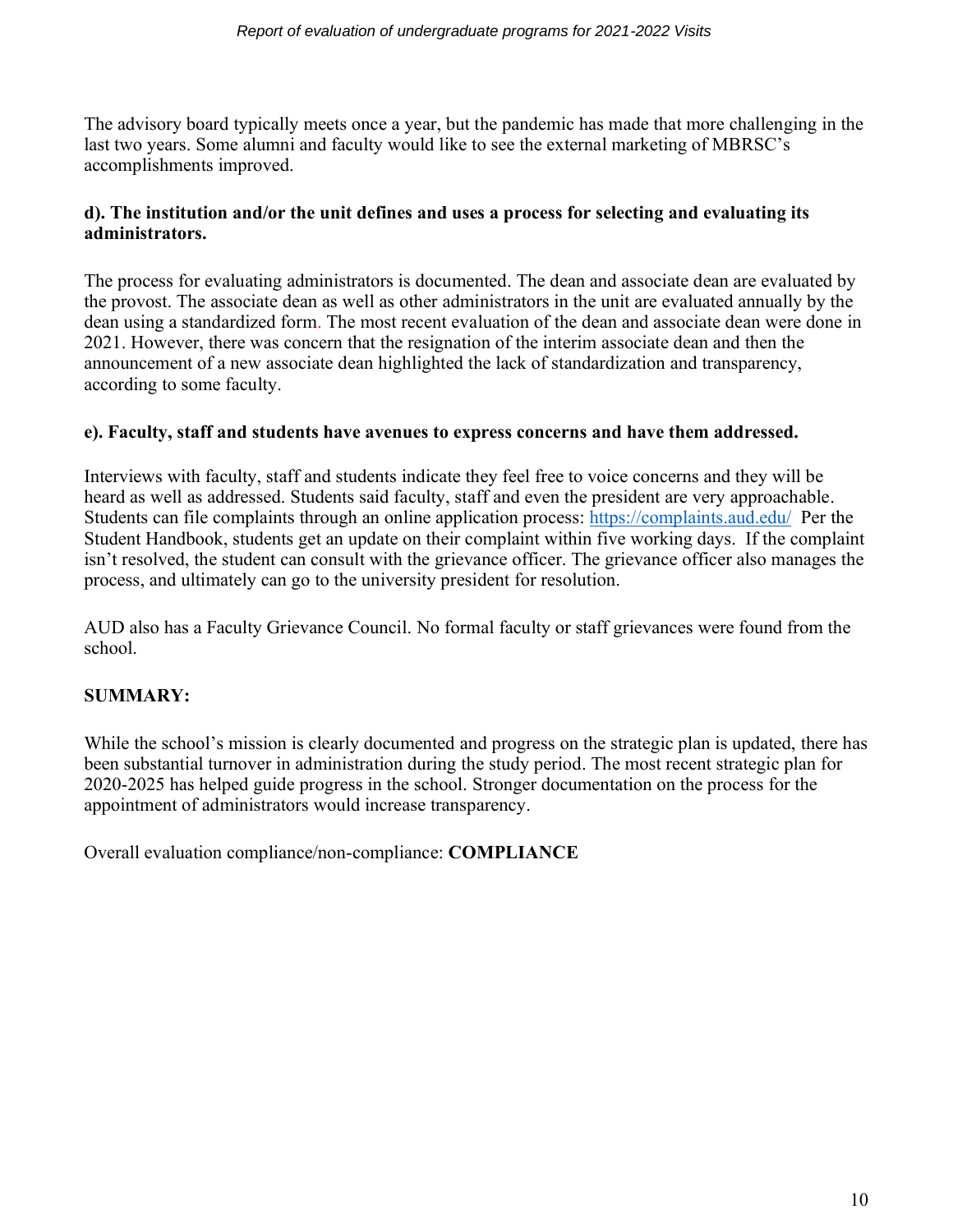# **PART II — Standard 2: Curriculum and Instruction**

### **Unit performance with regard to indicators:**

Discussions of indicators b, c and e must describe and evaluate the individual academic sequences in the unit.

**a). The unit requires that students take a minimum of 72 semester credit hours (or 104 quarter credit hours) required for a baccalaureate degree outside of journalism and mass communications and meet the liberal arts and sciences-general education requirements of the institution. ACEJMC expects at least 95 percent of the graduating classes in the two academic years preceding an accreditation visit to meet this requirement.**

It appears the school is in compliance with 97.5% and 98% of graduating students in the preceding two academic years taking a minimum of 72 semester credit hours outside of the JMC requirement.

During the spring semester 2022 site team visit there were 36 students enrolled in the journalism sequence and 87 students in digital production and storytelling sequence in the Bachelor of Communication and Information Studies (BCIS) program.

The BCIS journalism major is limited to 53 credit hours within the journalism and mass communication field, and the same applies to the digital production and storytelling major known as DPST. In both majors, students can choose between English or Arabic. Students in the English language track shared that requiring the creative writing course helps them strengthen their writing and critical analysis skills. Students in the Arabic language track also must take Arabic Proficiency 1 and Arabic Proficiency II. Both classes help strengthen critical thinking skills as well as their ability to analyze media and literature.

In either sequence, 72 credit-hour courses are required outside the school, such as 36 credit hours in the arts and science core, six credit hours in language and 30 credit hours in general elective courses. The general electives requirement includes a minimum of six credit hours in Middle Eastern Studies, a maximum of six credit hours in the Arts, a maximum of six credit hours in English, two required business courses, and a maximum of 12 credits in language.

Most of the BCIS students count five to six of their general elective courses or a minimum of 15 credit hours toward a minor area of study. Common minor areas of study for BCIS students include Marketing and Visual Communication. These students shared their interest in leveraging their journalism and digital production storytelling skills with potential strategic communication, advertising or visual artsrelated careers. One student shared his work was exhibited as part of the Expo 2020, and other students have had assignments to report on the World Expo that featured exbibits and pavilions representing 190 countries.

The BCIS Program Learning Outcomes are mapped to ACEJMC Values and Competencies.

**b). The unit provides a balance between theoretical and conceptual courses, professional skills courses, and courses that integrate theory and skills to achieve the range of student competencies listed by the Council.**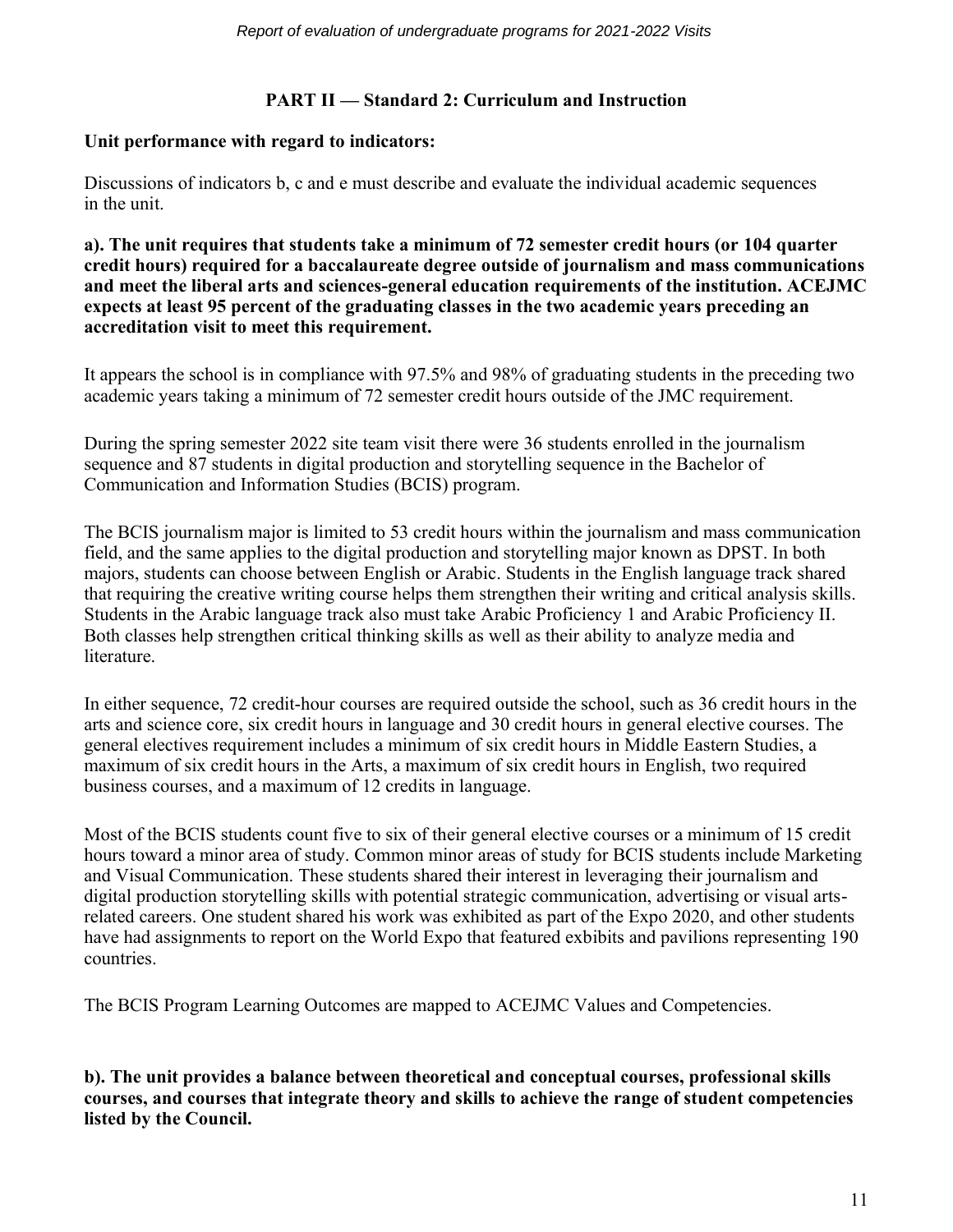There is a good balance between theoretical and conceptual courses, professional skills courses and courses that integrate theory and skills. The undergraduate core for all MBRSC students requires 12 credit hours with courses covering Intro to Global Media, Media Culture and Society, Media Economics and Research, and Ethical and Legal Responsibilities.

Students in the Digital Production and Storytelling Core are required to take an additional 29 credit hours with the following courses included Drama and Non-fiction TV Format Analysis, The Language of Film, Screenwriting Fundamentals, Introduction to Production, Video Editing and Sound Design, Cinematography.

Students in the Journalism core sequence are required to take 24 credit hours including the following courses: Intro to Non-Fiction TV Format, Media Writing Skills, Multiplatform Storytelling and Introduction to Production for Journalism.

Additional options for students in the Digital Production and Storytelling major sequence can take a mix of 24 credit hours from the following courses: Media and Public Service, Screenwriting and Producing for TV and the Web, Intermediate Production, Online Communities, The Documentary, Capstone Storytelling, Capstone Production or Internship.

Additional options for students in the Journalism sequence major can take a mix of up to 27 credit hours from the following courses: Visualizing News, Newsroom Management and Decision Making, Reporting, Advanced Reporting, Broadcast Journalism, The Documentary, Media and Politics in the Middle East, Capstone Project and Internship.

The self-study provided excellent documentation in how BCIS Program Learning Outcomes are applied to ACEJMC Values and Competencies. See several examples that follow.

History and economics of media institutions are covered in the Introduction to Global Media course with case studies on "the rising number of mergers, acquisitions, buyouts and hostile takeovers" as well as discussion of economies of scale and audiences.

While there is no dedicated course in the core with diversity in the title per se, it should be noted that faculty include diversity, equity and inclusion in the Media Culture and Society course, where students tackle a variety of issues including minority groups, gender representation as well as the marginalization or empowerment of lesbian, gay, bisexual, and transgender (LGBT) people in media.

Critical and independent thinking are promoted in a variety of classes, particularly in the school-wide core courses such as where they cover a variety of topics ranging from media literacy to evaluating sources and ownership models.

Ethics and writing are deeply embedded in the curriculum with the Media Writing Skills, Reporting and Advanced Reporting as well as the Ethical and Legal Responsibilities in the Mass Media courses. The Multimedia Storytelling course requires students to produce a photo essay, audio story, video story and a multiplatform package.

About a dozen students ranging from freshmen to seniors were extremely enthusiastic in the journalism as well as the digital and production storytelling sequences about the curriculum, hands-on learning and teaching. For example, one student said, "We ask. We write. We go beyond the school. That's what makes MBRSC and AUD special." For capstones, some students shared they travelled outside the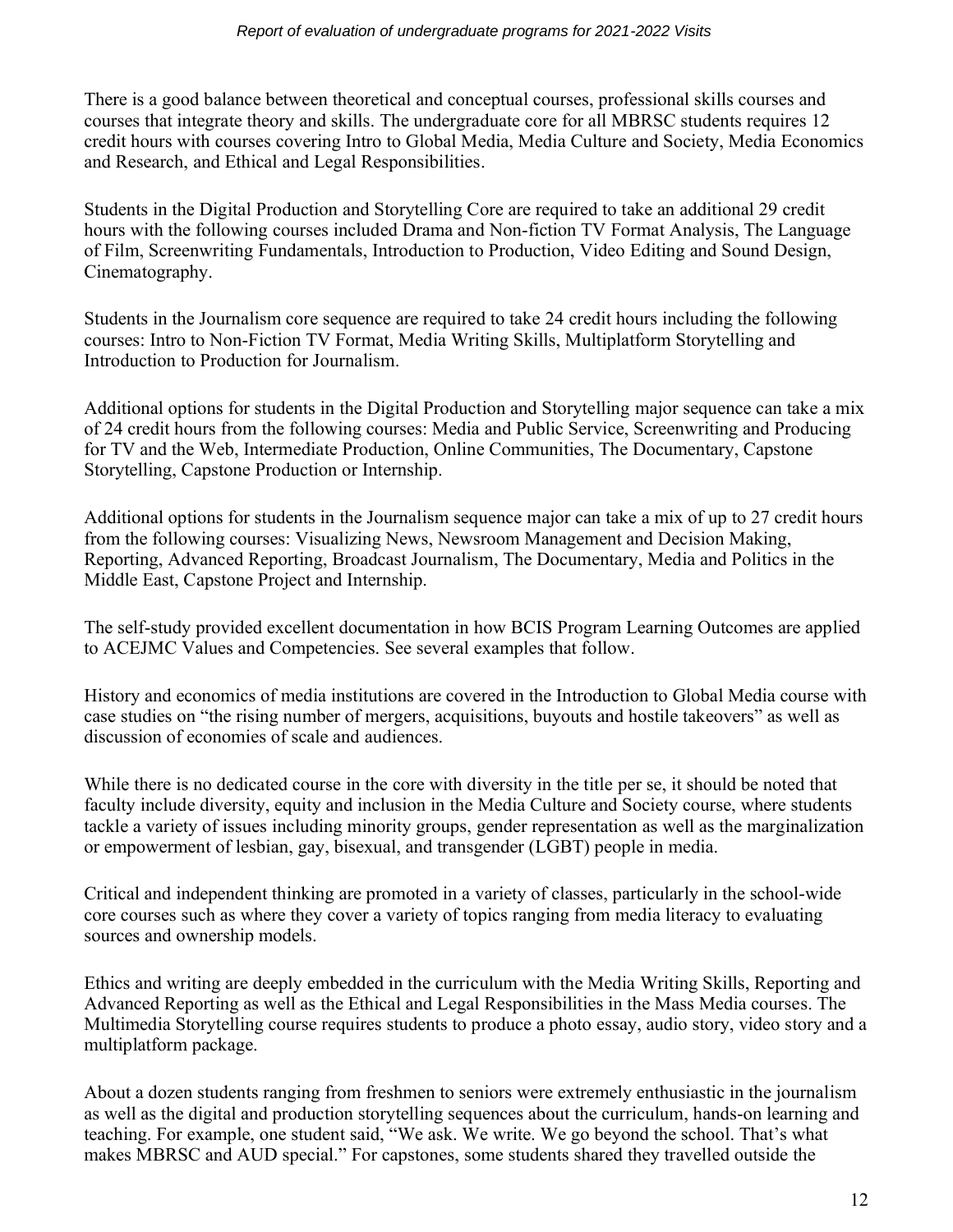country and have support from the school to create documentaries and other projects. Students spoke of doing documentaries about topics ranging from male suicides to what it means to be a feminist.

# **c). Instruction, whether on-site or online, is demanding and current, and is responsive to professional expectations of digital, technological and multimedia competencies. Achievements in teaching and learning are recognized and valued.**

Based on discussions with about a dozen students and observations from at least 10 class sessions, the instruction is current and students are engaged with debate, discussions and critiques. The proximity to Media City is a huge plus and inspiration.

Skills courses reflect recent changes in media technologies. Classrooms were equipped with high-flex technology and half the class was on Zoom. In one documentary class, a male student made a pitch for a short film about sexual harassment's impact on a female teen.

Due to the pandemic, many classes were forced to move online. However, the week of the site team's visit the students were delighted to be back in face-to-face classes.

# **d). Student-faculty classroom ratios facilitate effective teaching and learning in all courses; the ratio in skills and laboratory sections, whether on-site or online, should not exceed 20-1. (Campaigns classes are exempt from the 20-1 ratio.)**

The team observed that many of the classes were well below the 20-1 ratio, and students said they valued the strong interaction and engagement with faculty. "It's a privilege to be in this school," said one student. Another student praised the faculty for breaking "barriers of strict formality. They've almost become our personal counselors."

# **e). The unit advocates and encourages opportunities for internship and other professional experiences outside the classroom and supervises and evaluates them when it awards academic credit.**

Internships are required for senior students in both the journalism and digital production storytelling sequences. Students spoke of phenomenal access to internships ranging from working on sustainability issues in advertising and PR for Siemens to GQ Magazine and MBC Group. Several students also shared they've benefitted from online internships in Lebanon as well as paid freelance work for media companies in videography and content production.

# **SUMMARY:**

The curriculum gets high marks from students with the capstone and internships being praised for getting them real-world experience whether students choose to work in Arab or English-language media. The placement rate with industry also speaks to the strong reputation of the curriculum and faculty.

Overall evaluation, compliance/non-compliance: **COMPLIANCE**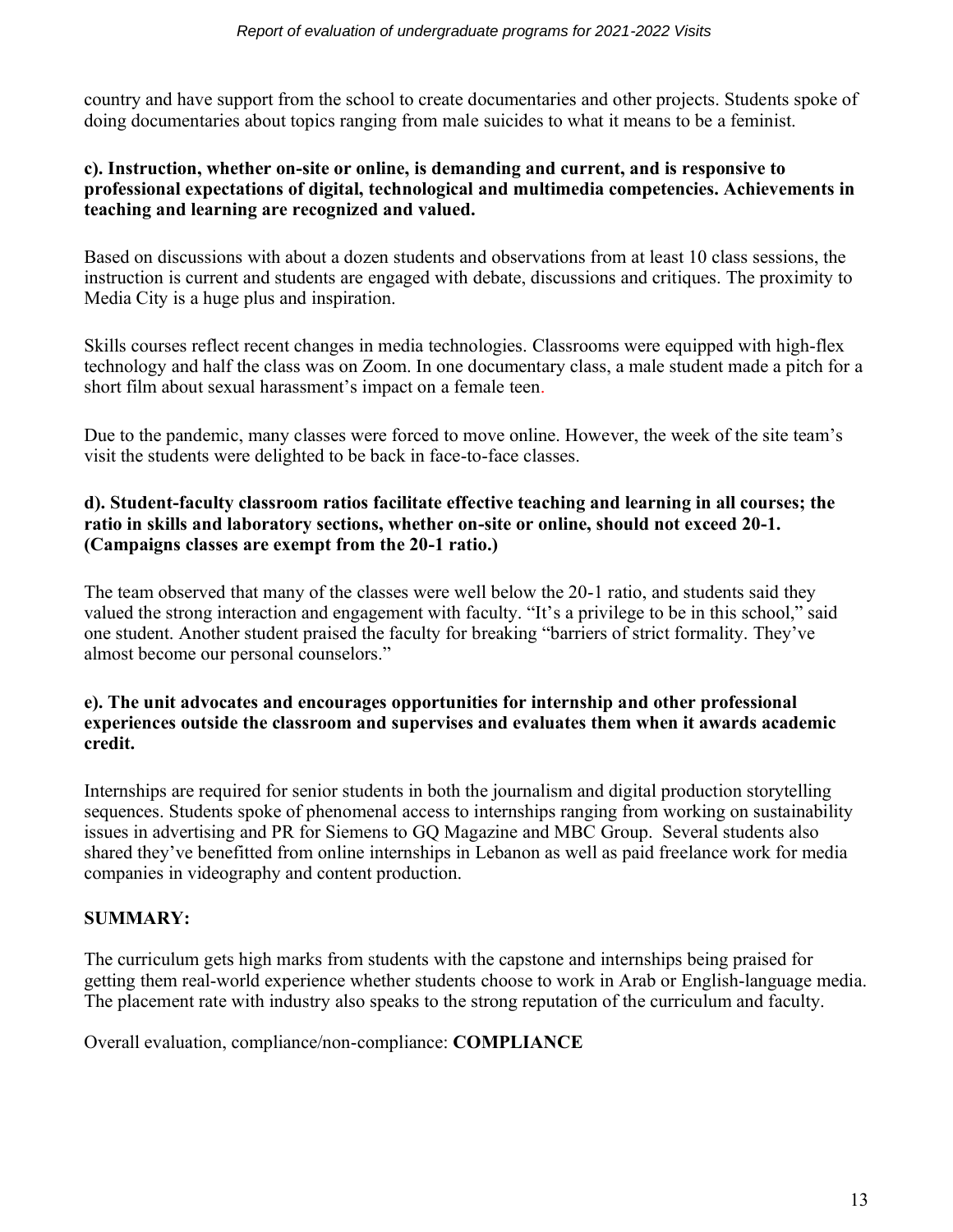# **PART II — Standard 3: Diversity and Inclusiveness**

**Unit performance with regard to indicators:**

**a). The unit has a written diversity plan for achieving an inclusive curriculum, a diverse faculty and student population, and a supportive climate for working and learning and for assessing progress toward achievement of the plan. The diversity plan should focus on domestic minority groups and, where applicable, international groups. The written plan must include the unit's definition of diversity and identify the under-represented groups.**

It is important to note that American University in Dubai was ranked in the QS world university rankings as fourth worldwide for student diversity and second worldwide for faculty diversity. More than 110 countries countries are represented in AUD's population and flags in Building C provide a daily reminder of the 55 nations represented by students, faculty and staff in MBRSC alone.

The self-study states, "The school's faculty and administrators agreed to develop a diversity plan as part of its strategic priorities in AY 2022-2023." However, MBRSC did not provide a written diversity plan as part of its self-study.

Many conversations with students, faculty, staff, alumni and other stakeholders confirm that the MBRSC's "understanding of diversity transcends and respects differences intersecting gender, race, ethnicity, nationality, sexual orientation and socio-economic status" as stated in the self-study. The underrepresented in UAE society refers to "students from underprivileged socio-economic backgrounds," according to the self-study.

The largest single group of the undergraduate student population at AUD is classified as representing "Other Arab" countries, notably Algeria, Algeria, Egypt Iraq, Jordan, Lebanon, Libya, Morocco, Palestine, Sudan, Syria, Tunisia and Yemen. Students from those 13 countries represent 39.88% of the AUD undergraduate population, but 77.9% of the MBRSC undergraduate student population. The second largest group of undergraduate students at AUD identify their nationality as UAE, which is 25.31% of the AUD student population, but they only represent 7.63% of the students in MBRSC. When student from other GCC countries (including Bahrain, Kuwait, Oman and Saudi Arabia) are folded into the mix, nearly 68% of undergraduate students at AUD are from UAE, Arab countries and the GCC countries, but more than 90% of MBRSC students are from UAE, Arab countries and the GCC countries listed above. AUD students from Asian countries (including Afghanistan, Bangladesh, India, Indonesia, Mongolia, South Korea, Pakistan, Singapore, Sri Lanka, Tajikistan and Turkmenistan) represented 10.8% of the student population compared to only 1.53% in the MBRSC. The number of AUD undergraduate students from Europe were at 4.06% vs. 3.0% in the MBRSC. Students from "African countries" (classified as Angola, Benin, Cameroon, Chad, Comoros, Congo, Eritrea, Ethiopia, Ivory Coast, Kenya, Mozambique, Nigeria, South Africa, Tanzania, Zimbabwe) represented 2.83% of the AUD undergraduate student population, but there were no students from those African nations in the MBRSC. Undergraduate students from Canada, the United States and United Kingdom represented 6.6% of the AUD student population overall vs. 3.82% of the MBRSC population. Undergraduate AUD students representing "other" parts of the world including the Caribbean, South America, Russa, New Zealand, Serbia and Turkey represent 7.18% of the undergraduate student population compared to about 3.05% in the MBRSC.

# **b). The unit's curriculum fosters understanding of issues and perspectives that are inclusive in terms of domestic concerns about gender, race, ethnicity and sexual orientation. The unit's**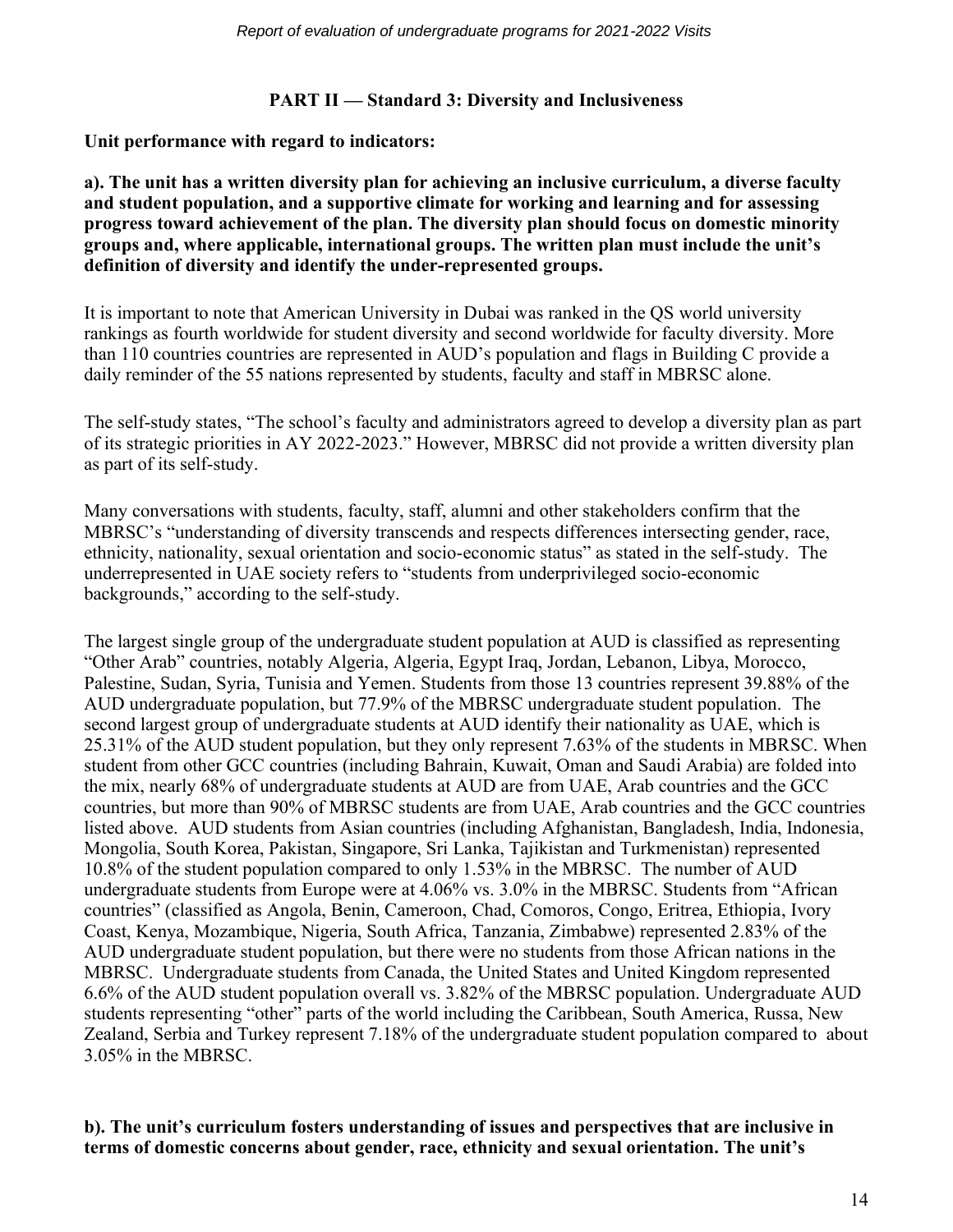# **curriculum includes instruction in issues and perspectives relating to mass communications across diverse cultures in a global society.**

Students consistently praise the curriculum for instruction about diversity, equity and inclusion issues. Among the films they have been exposed to range from *Identity Expat,* released in 2020 and directed by Raneem Hassan) to *In Their Eyes*, a film about Arab women stereotypes released in 2016 and directed by Ola Abu Shihadi. Students also spoke of the "ultimate freedom" they have in choosing a topic or problem to focus on in their capstone projects. The students shared they're working on telling stories about a variety of issues ranging from debunking stereotypes about mental health disorders in the Sudan to a belly dancer who is also a chief executive and mother.

# **c). The unit demonstrates effective efforts to recruit women and domestic minority faculty and professional staff and, where feasible, recruits international faculty and professional staff.**

UAE is a very diverse nation with 87.9% of the population classified as non-national, and only 10.1% are UAE nationals with male non-nationals outnumbering female non-nationals nearly 3 to 1. It appears AUD has done a solid job recruiting diverse faculty when it comes to gender and nationalities. For example, full-time female MBRSC faculty represented about 44% of the full-time MBRSC faculty in the spring 2021, and closer to the overall university percentage at 45%. The full-time male MBRSC faculty represented 56% of the faculty, and was close to the overall university percentage at 53%.

About 67% of the MBRSC faculty (or six people) were classified as "other Arab" compared to about 26% (about 25 people) of the overall AUD faculty. It is interesting to note that 41% of the overall AUD full-time faculty (or 40 people) were classified as citizens of the United States, United Kingdom or Canada, but only one full-time faculty member in MBRSC is from North America in the spring 2021.

All six of the MBRSC adjunct faculty members were female in the spring 2021. In the spring 2022, there was only one full-time adjunct faculty member who is female. For the last three years, all full-time faculty hired have been females and there is a wide geographic diversity in the pool with applicants from at least four continents.

# **d). The unit demonstrates effective efforts to help recruit and retain a student population reflecting the diversity of the population eligible to enroll in institutions of higher education in the region or population it serves, with special attention to recruiting under-represented groups.**

Female students outnumber male students as a percentage of students nearly 3 to 1 in MBRSC with 73% of MBRSC students being female and 27% being male in spring 2021. The overall gender mix for AUD students was 55% female vs. 45% male.

AUD and MBRSC attract students from around the globe. However, MBRSC's UAE national students only represented about 7.63% of the population and was substantially lower than 25.31% in the overall university. Administrators explained that UAE nationals can go to public higher education institutions tuition free, and that contributes to the low enrollment rate for UAE nationals.

MBRSC draws a substantially higher percentage of students (77.9%) from "other Arab" nations such as Algeria, Egypt, Lebanon, Iraq, Jordan, Morocco, Palestine, Sudan, Syria, Tunisia and Yemen vs. 39.88% for the overall university from "other Arab" nations. To address underrepresented groups,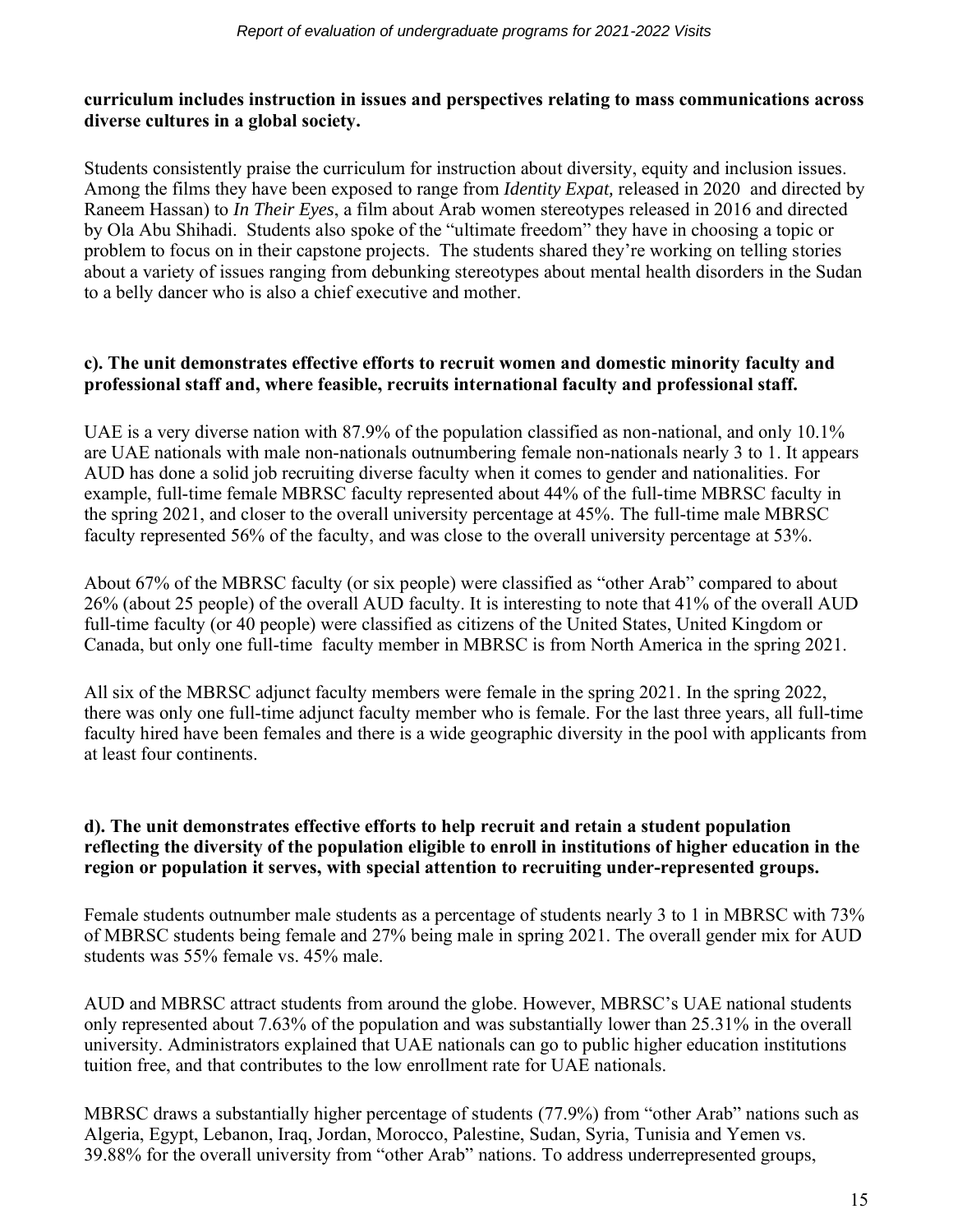particularly UAE nationals and others from low socio-economic groups, MBRSC has relied on the partnership with the foundation bearing the Sheik's name and about 30% of students are served by this scholarship fund.

**e) The unit has a climate that is free of harassment and all forms of discrimination, in keeping with the acceptable cultural practices of the population it serves, accommodates the needs of those with disabilities, and values the contributions of all forms of diversity.**

**Accreditation site visit teams will apply this standard in compliance with applicable federal and state laws and regulations, as well as the laws of the countries in which non-U.S. institutions are located.**

A faculty climate survey completed in 2019 and 2020 showed that 87% and 79% of faculty agreed or strongly agree that the "university provides a healthy and safe environment for all employees and students."

During the site visit, students, faculty, staff and administrators often described MBRSC as a family. One student meeting included students who identified as being from UAE, Sudan, Syria and Egypt. "Diversity comes naturally to us," said one student in the group.

# **SUMMARY:**

Diversity is clearly celebrated among its students, faculty and staff as well as in MBRSC's curriculum and culture. However, the school lacks a written diversity plan and having a plan would be critical to measure progress on an annual basis going forward.

Overall evaluation, compliance/non-compliance: **NON-COMPLIANCE**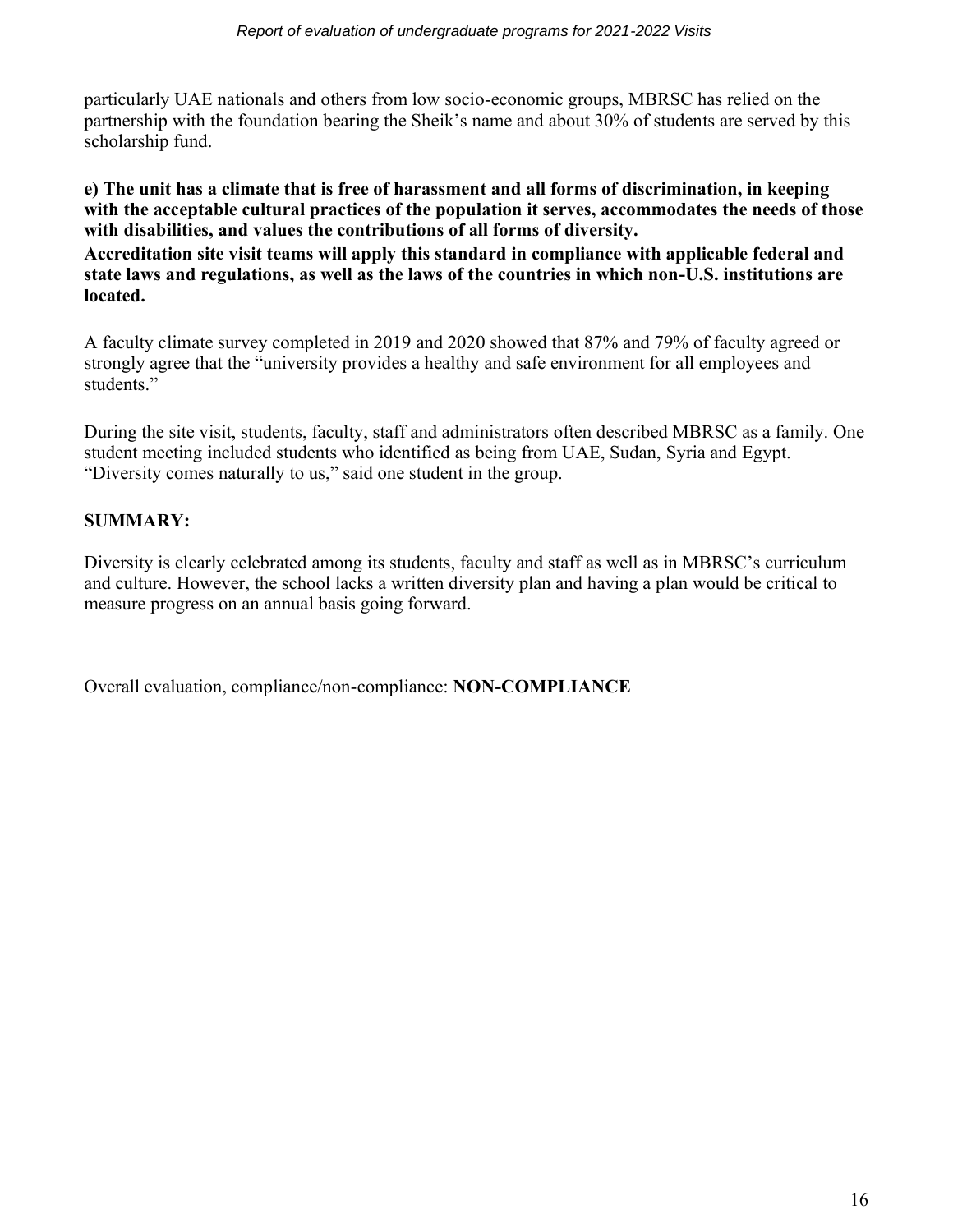| Nationality of<br>Faculty |                | <b>Total AUD Full-Time</b><br><b>Faculty Population</b> |                | <b>Total MBRSC Full-Time</b><br><b>Faculty Population</b> |
|---------------------------|----------------|---------------------------------------------------------|----------------|-----------------------------------------------------------|
|                           | No.            | 96                                                      | No.            | %                                                         |
| <b>UAE</b>                | $\mathbf{1}$   | $\mathbf{1}$                                            | $\mathbf 0$    | 0                                                         |
| Other GCC <sup>1</sup>    | $\overline{2}$ | $\overline{z}$                                          | 0              | 0                                                         |
| Other Arab <sup>2</sup>   | 25             | 26                                                      | 6              | 67                                                        |
| US, UK, Canada            | 40             | 41                                                      | $\mathbf{1}$   | 11                                                        |
| India                     | 3              | 3                                                       | 0              | 0                                                         |
| Others <sup>3</sup>       | 26             | 27                                                      | $\overline{2}$ | 22                                                        |
| Total                     | 97             | 100                                                     | 9              | 100                                                       |
| Gender                    |                |                                                         |                |                                                           |
| <b>Full-time Female</b>   | 44             | 45                                                      | 4              | 44                                                        |
| <b>Full-time Male</b>     | 53             | 55                                                      | 5              | 56                                                        |

#### Table 6-a: AUD and MBRSC Full-Time Faculty Population in Spring 2021

<sup>1</sup> Other GCC countries included: Saudi Arabia<br><sup>3</sup> Other Arab countries included: Algeria, Egypt, Iraq, Jordan, Lebanon, Syria, Tunisia<br><sup>3</sup> Other countries included: Austria, Australia, Azerbaijan, Bangladesh, Brazil, Germ

| Nationality of<br>Faculty | <b>Total AUD Part-Time</b><br><b>Faculty Population</b> |       | <b>Total MBRSC Part-Time</b><br><b>Faculty Population</b> |     |
|---------------------------|---------------------------------------------------------|-------|-----------------------------------------------------------|-----|
|                           | No.                                                     | 96    | No.                                                       | %   |
| UAE                       | 1                                                       | 3     | 0                                                         | 0   |
| Other GCC                 | 0                                                       | 0     | $\overline{0}$                                            | 0   |
| Other Arab <sup>1</sup>   | 20                                                      | 63    | 3                                                         | 75  |
| US, UK, Canada            | 3                                                       | 9     | 0                                                         | 0   |
| India                     | $\overline{z}$                                          | б     | O                                                         | 0   |
| Others <sup>2</sup>       | 6                                                       | 19    | 1                                                         | 25  |
| Total                     | 32                                                      | 100   | Д                                                         | 100 |
| Gender                    |                                                         |       |                                                           |     |
| Part-time Female          | 28                                                      | 87.5  | 6                                                         | 100 |
| Part-time Male            | 4                                                       | 12.50 | $\overline{0}$                                            | 0   |

<sup>1</sup> Other Arab country included: Egypt, Jordan, and Lebanon

<sup>2</sup> Other countries included: Australia, France, Kenya, Iran, Pakistan, Poland, Romania, Spain, and Somalia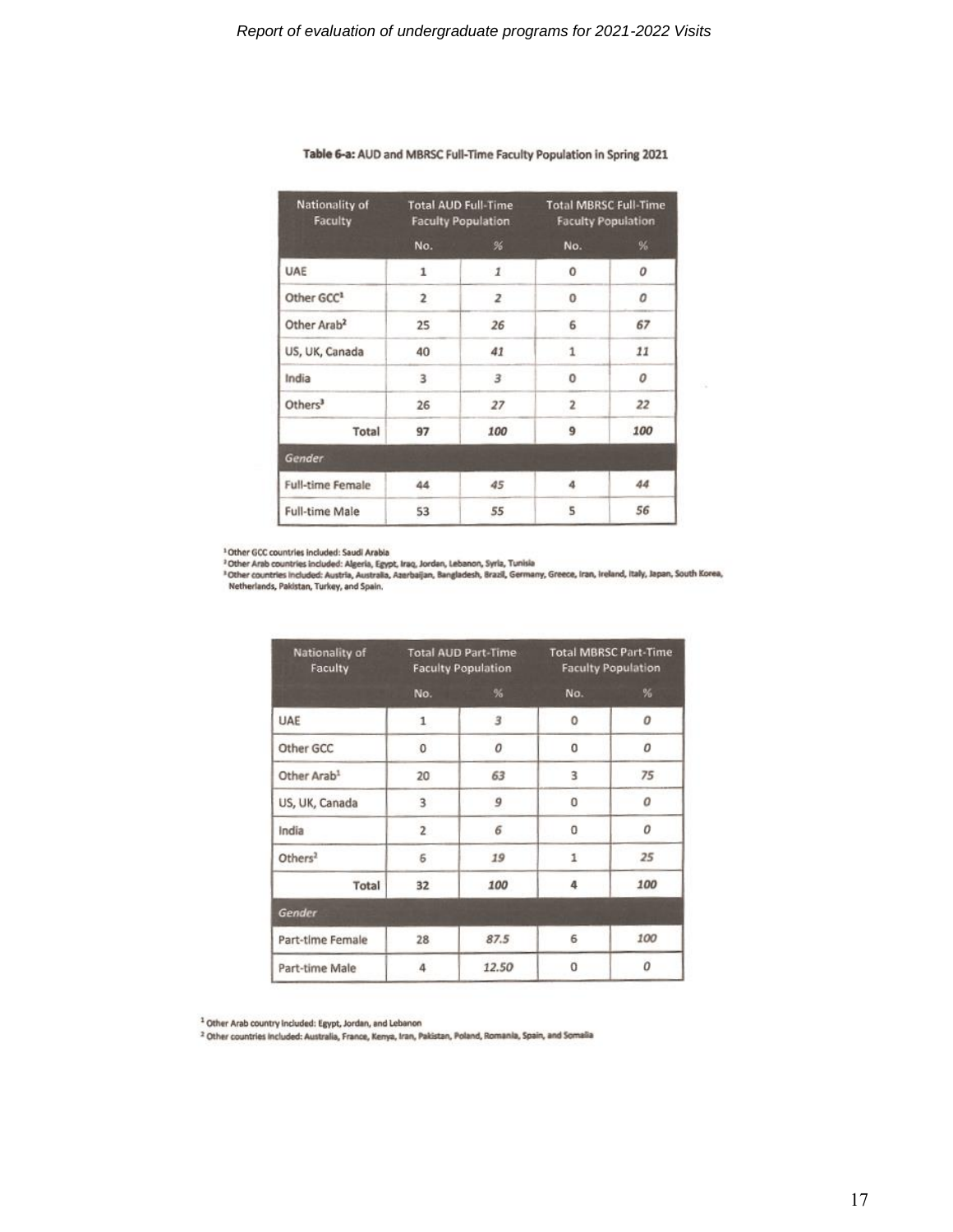# **PART II — Standard 4: Full-Time and Part-Time Faculty**

### **Unit performance with regard to indicators:**

# **a). The unit has written criteria for selecting and evaluating the performance of all full-time and part-time faculty and instructional staff**.

At the time of the site team visit, the Mohammed Bin Rashid School for Communication had eight full time faculty members. (It also had eight at the beginning of the academic year, but the school's interim associate dean left in December and a new faculty member began in January.) During the self-study year, the school had 9 full-time faculty members and the previous year it had 10. Of the eight remaining, FT faculty have Ph.Ds., three have Masters (two of which are MFAs) and two are Ph.D. candidates. Technically, having a Ph.D. is a requirement by the Ministry of Education for full-time faculty, but the school has asked for and received waivers. Having at least a master's degree is a requirement for part-time faculty, and all have them. Of the eight faculty members one is a full professor, and one is an associate professor. The remaining six are assistant professors.

Full-time faculty are selected through a process that involves the associate dean notifying the provost of a need for a faculty position. The associate dean then reviews all applications and those shortlisted are then interviewed by various faculty members. The chosen candidate is then appointed by the dean and associate dean with approval of the provost.

Part-time faculty are selected with input from the dean, the advisory board, alumni and industry contacts to determine who are suitable for the courses they would teach.

The college has written criteria to annually evaluate the performance of full-time faculty members based on teaching, research and service. Part-time faculty are evaluated by the associate dean based on classroom visits, student evaluations and written assessments.

# **b). Full-time faculty have primary responsibility for teaching, research/creative activity and service.**

Teaching is the top priority at MBRSC, and its full-time faculty play the primary role in delivering the curriculum. The regular teaching load for a full-time faculty member is 4-4-2: four courses in the fall semester; four courses in the spring semester and two courses over the summer. The result is that fulltime faculty teach well over 80 percent of the courses offered. Likewise, full-time faculty have primary responsibility for research and creative activity, with each full-time faculty member required to publish one journal article or three conference papers a year. Creative faculty are required to produce important professional work like producing or writing a feature film. Full-time faculty are also evaluated based on their service activities relevant to the school, community and profession. The dean has stated that he would like to see more adjuncts teach to bring more current professional skills into the classroom.

# **c). Credentials of the unit's faculty represent a balance of professional and scholarly experience and expertise kept current through faculty development opportunities, relationships with professional and scholarly associations, and appropriate supplementation of part-time and visiting faculty.**

Despite such a small faculty, MBRSC has a strong balance of professional and scholarly backgrounds and remain current in their fields.

On the professional side, faculty includes a former war correspondent and one who is based in experimental filmmaking. On the scholarly side, the faculty include five with terminal degrees as well as a Ph.D. candidate. At the beginning of each semester, faculty attend a faculty development workshop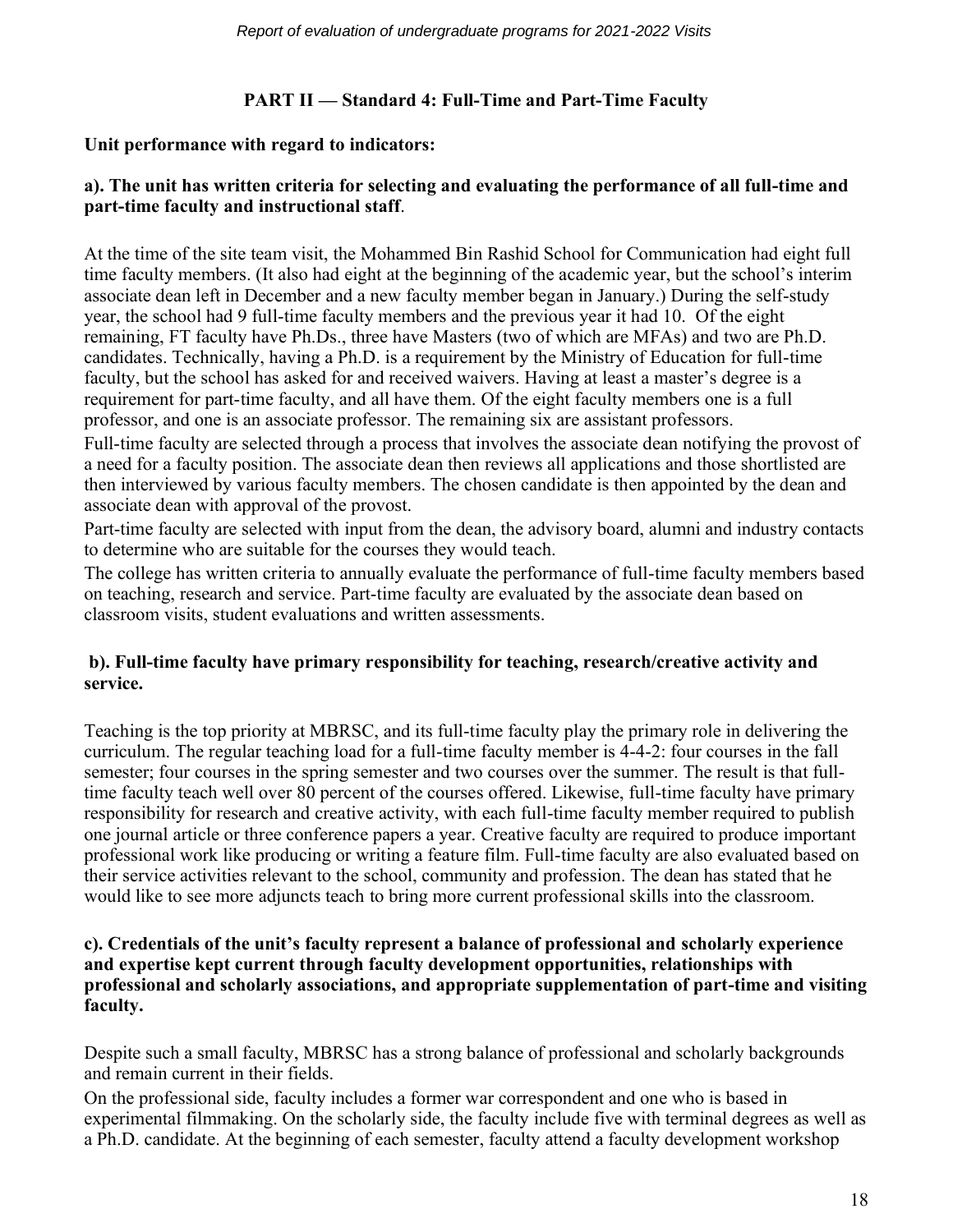that includes topics ranging from online learning to future skills and educational shifts.

# **d). The unit regularly evaluates instruction, whether onsite or online, using multiple measures that include student input.**

Each faculty member is required to fill out an annual performance review in the fall for the preceding academic year that details their teaching accomplishments including course development. Students fill out course evaluations and faculty are also evaluated based on the results of the pre-test and post-test of selected classes. Faculty who teach the capstone classes are not evaluated by outside reviewers (i.e. industry jury members). Outside reviewers can help evaluate the students' work. The associate dean evaluates part-time faculty via class visits, syllabus analysis and course evaluation reports.

# **e). The faculty has respect on campus for its university citizenship and the quality of education that the unit provides.**

The faculty has tremendous respect on campus because of the quality of their teaching and the success of their students and alumni.

# **SUMMARY:**

Teaching is a top priority at MBRSC with well-qualified faculty teaching more than 80 percent of the courses offered at the school. The faculty is well-regarded by their peers across campus and the students in the school.

Overall evaluation, compliance/non-compliance: **COMPLIANCE**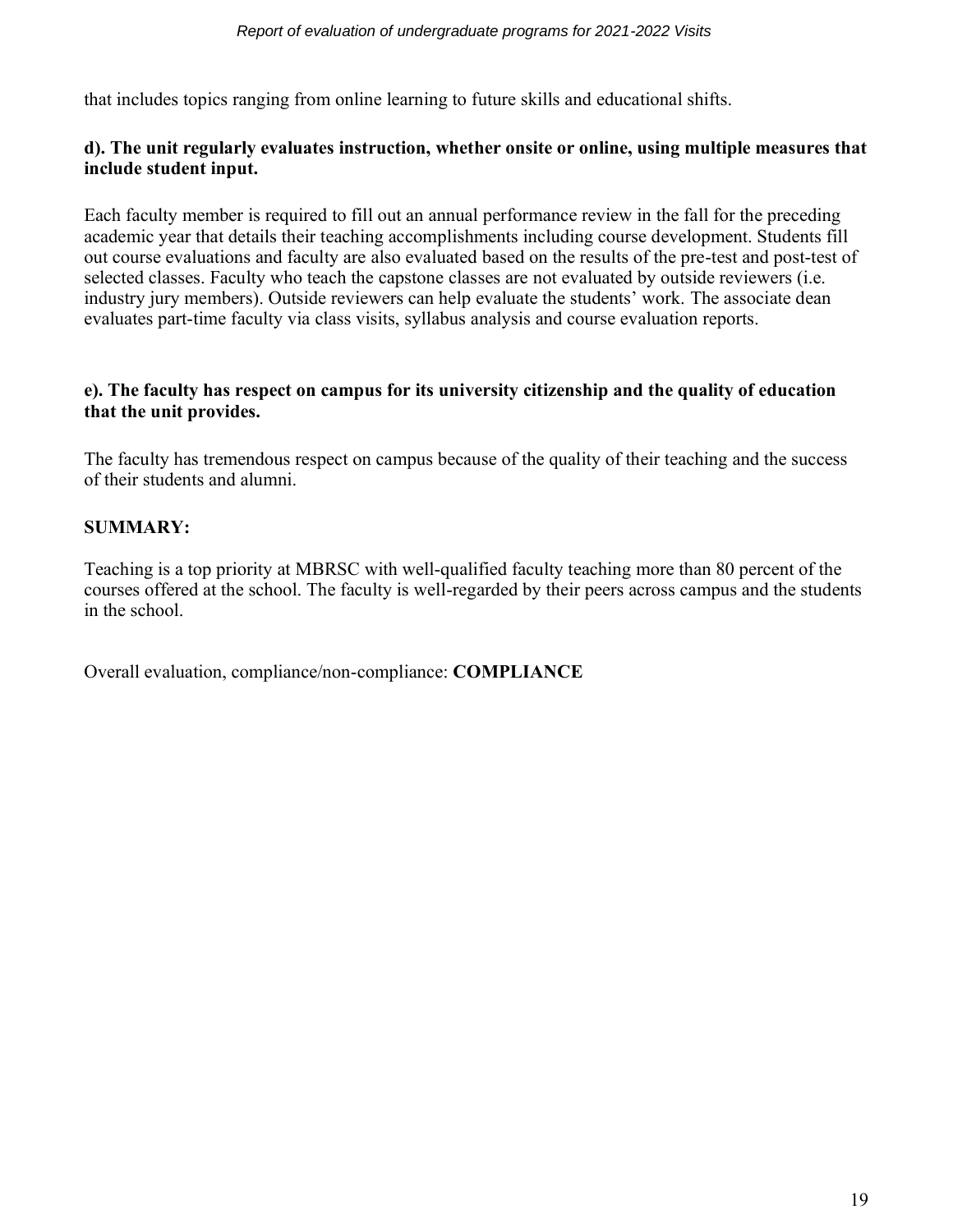# **PART II — Standard 5: Scholarship: Research, Creative and Professional Activity**

# **Unit performance with regard to indicators:**

# **a). The unit requires, supports and rewards faculty research, creative activity and/or professional activity.**

While the American University in Dubai and the Mohammed Bin Rashid School for Communication are clearly teaching-oriented entities (as seen by the standard 4-4-2 teaching loads), an emphasis on supporting research and creative activity has recently received added attention.

The university expects faculty members to remain current in their discipline through research and creative output. Each faculty member is expected to set their own research and/or creative agenda and share that with the associate dean for review and discussion and to determine how much support is needed to accomplish those goals. That support can include course reductions, external funding and collaboration with outside entities. In 2019 the university introduced the Research Incentive Grant to support full-time faculty seeking to publish peer-reviewed papers. Nine faculty members have taken advantage of course reductions (called faculty teaching offsets) during this accreditation cycle with some receiving such reductions multiple times.

# **b). The unit specifies expectations for research, creative activity and/or professional activity in criteria for hiring, promotion and tenure.**

Faculty are required to publish one journal article or three conference papers per year. Creative faculty must produce creative work. MBRSC does not have a tenure system, so research and creative activity is irrelevant for that, but it is a major factor when it comes to promotion and is spelled out in the criteria of promotion.

During the last accreditation visit, MBRSC was found out of compliance on this standard due to the lack of scholarly and creative output. To its credit, the school has vastly improved in this area. For example, during this accreditation cycle faculty have published 23 articles in refereed journals and 29 articles in refereed conference papers. That compares to two and two during the past cycle. Even more impressive, faculty have published 348 articles in non-refereed publications compared to only four during the last cycle.

Nevertheless, faculty point out that it is difficult to be a productive researcher when facing a 4-4-2 teaching load. Both the provost and the dean want the faculty to take better advantage of teaching offsets to do more research. The dean said there are many talented adjuncts who can teach the school's courses to allow more research productivity.

# **c). Evaluation criteria for promotion, tenure and merit recognition account for and acknowledge activities appropriate to faculty members' professional as well as scholarly specializations.**

During this accreditation cycle four faculty members were promoted: two from associate professor to full professor and two from assistant professor to associate professor. Three outside reviewers of a higher rank determine whether the research or creative dossiers are worthy of promotion and the provost makes the final decision.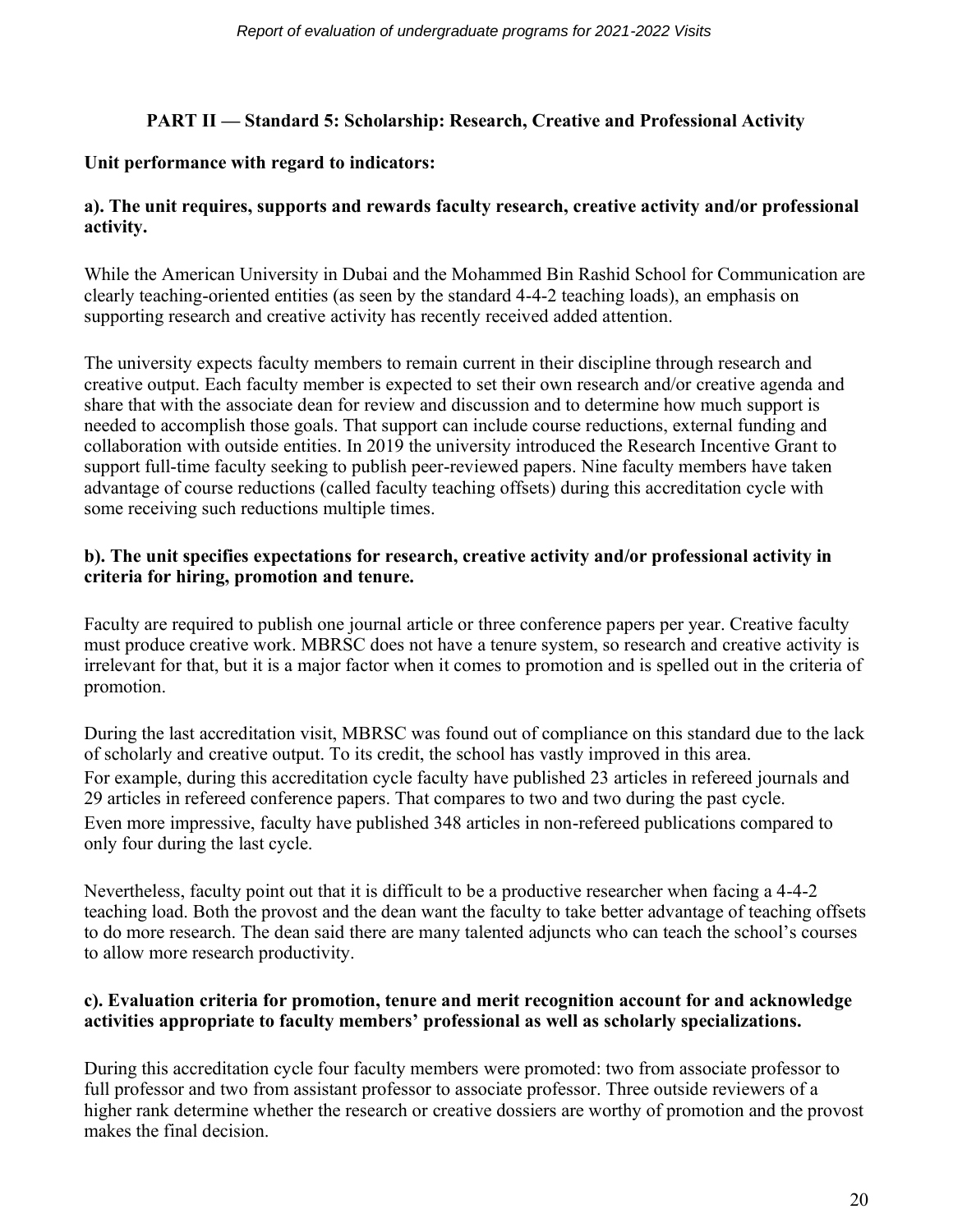Merit raises are determined via a ratings system with teaching evaluated at 65 percent; research at 20 percent and service at 15 percent.

There is no tenure system at AUD. Faculty members are appointed initially to a three-year contract, which is followed by an open-ended contract that can be terminated by either side with six-months' notice.

# **d). Faculty members communicate the results of research, creative and/or professional activity to other scholars, educators and practitioners through presentations, productions, exhibitions, workshops and publications appropriate to the activity and to the mission of the unit and institution.**

In 2019, the MBRSC created the Collaborative Research Committee. Its first research project examined self-censorship among students. The committee has also met with Dubai tourism officials in hopes of bidding for the annual conference for the International Association for Media and Communication Research (IAMCR). (In 2015 MBRSC hosted the 24th International Conference of the Asian Media Information and Communication Center (AMIC)).

# **e). The unit fosters a climate that supports intellectual curiosity, critical analysis and the expression of differing points of view.**

Both faculty and students say the school consistently supports open dialogue, intellectual curiosity and respect for differing points of view. Several students said the classroom atmosphere is robust and they feel the school is a safe place. "No topic is off the table," one said.

# **SUMMARY:**

Despite a 4-4-2 teaching load, the MBRSC has placed a major focus on scholarly and creative productivity by its full-time faculty and by all measurements they have succeeded. Research productivity has substantially increased since the last accreditation report and a culture of research is now a significant part of the school's aspirations.

Overall evaluation, compliance/non-compliance: **COMPLIANCE**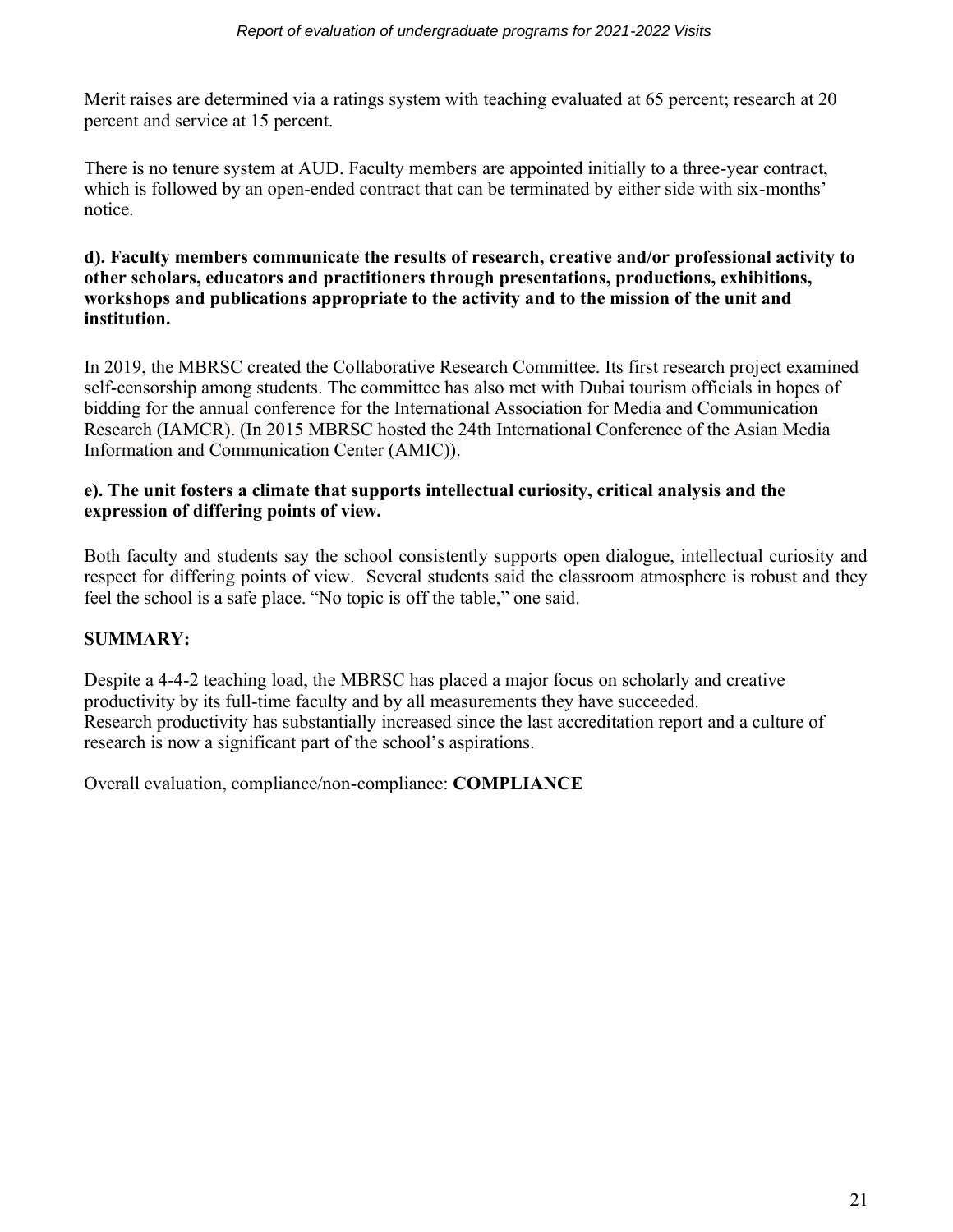# **Table 1 Scholarly, Research, Creative and Professional Activities AY 2008-2009 to AY 2013-2014 vs. AY 2014-2015 to AY 2020-2021**

 $\mathcal{L}_{\mathcal{A}}$ 

| <b>Scholarship, Research, Creative</b><br>and Professional Activities | <b>Total from Unit</b><br>from AY 2008-2009<br>to AY 2013-2014 | <b>Total from Unit</b><br>from AY 2014-2015<br>to AY 2020-2021 |
|-----------------------------------------------------------------------|----------------------------------------------------------------|----------------------------------------------------------------|
| <b>Awards and Honors</b>                                              | 3                                                              |                                                                |
| <b>Grants Received Internal</b>                                       | 9                                                              |                                                                |
| <b>Grants Received External</b>                                       | 9                                                              |                                                                |
| Scholarly Books, Sole-<br>$Co-$<br>or<br>authored                     | $\boldsymbol{0}$                                               |                                                                |
| Textbooks, Sole- or Co-authored                                       | $\boldsymbol{0}$                                               | $\overline{2}$                                                 |
| <b>Books Edited</b>                                                   | $\overline{0}$                                                 |                                                                |
| <b>Book Chapters</b>                                                  | $\boldsymbol{0}$                                               | 8                                                              |
| Monographs                                                            |                                                                | 3                                                              |
| Articles in Refereed Journals                                         | $\overline{2}$                                                 | 23                                                             |
| <b>Refereed Conference Papers</b>                                     | $\overline{2}$                                                 | 29                                                             |
| <b>Invited Academic Papers</b>                                        | $\overline{0}$                                                 |                                                                |
| <b>Encyclopedia Entries</b>                                           | $\overline{0}$                                                 | $\blacksquare$                                                 |
| <b>Book Reviews</b>                                                   | $\overline{2}$                                                 | 3                                                              |
| Non-refereed<br>Articles<br>in<br>Publications                        | $\overline{4}$                                                 | 348                                                            |
| <b>Juried Creative Works</b>                                          | $\overline{2}$                                                 | 3                                                              |
| Non-juried Creative Works                                             | 11                                                             | 23                                                             |
| Other (please specify)                                                | 39                                                             |                                                                |
| <b>Total</b>                                                          | 84                                                             | 451                                                            |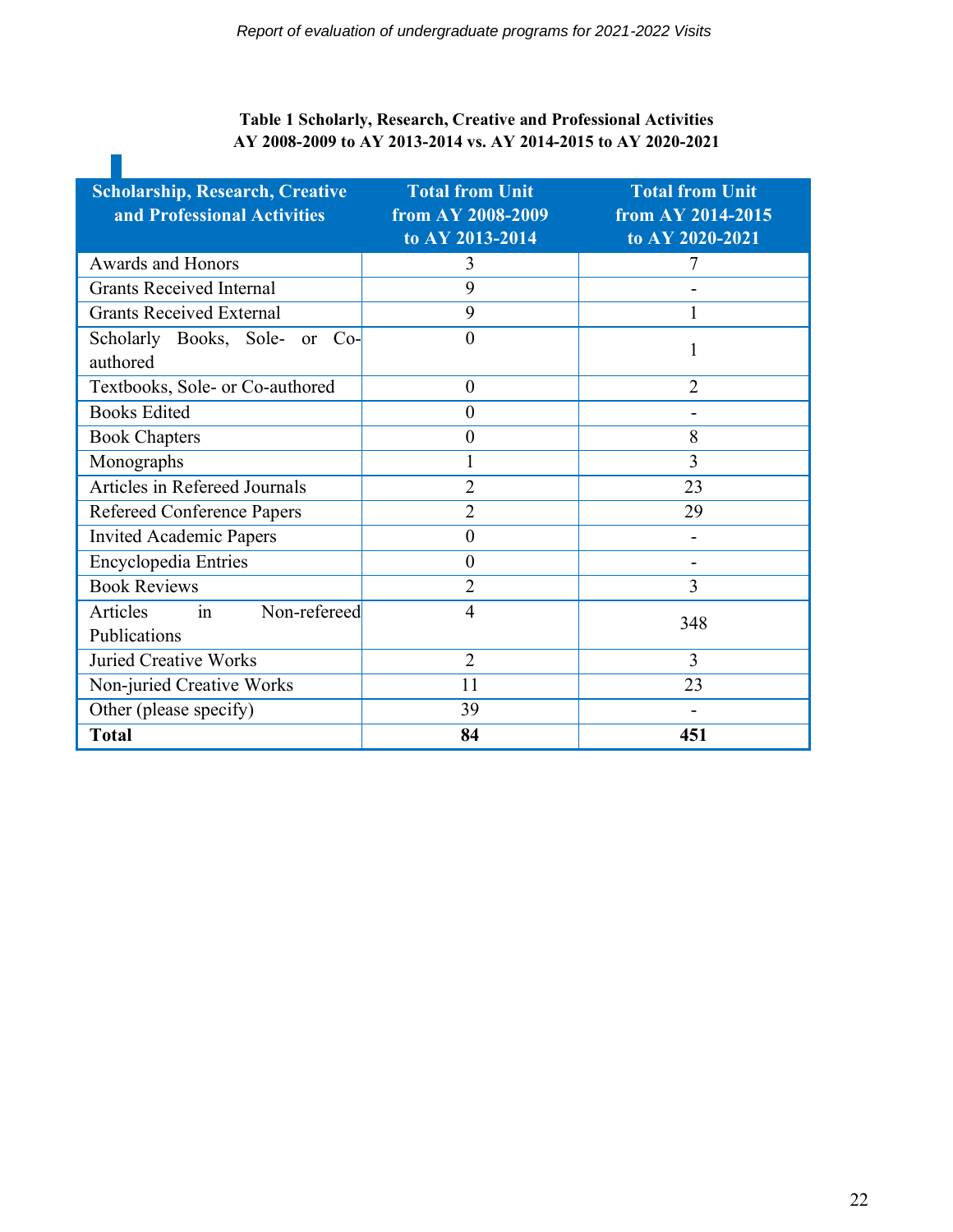# **PART II — Standard 6: Student Services**

# **Unit performance with regard to indicators:**

# **a). Faculty and/or professional advising staff ensure that students are aware of unit and institutional requirements for graduation and receive career and academic advising.**

Formal advising for students in the school and throughout the American University in Dubai is provided by the AUD Academic Advising Division. An academic advisor from the division is assigned to Mohammed Bin Rashid School for Communication students and she works closely with the associate dean to make sure all MBRSC students are aware of all AUD and school graduation requirements. The academic advisor meets regularly*,* at the beginning and towards the end of each semester, with each student to make sure they are on track to satisfy graduation criteria, evaluate course schedules, and discuss possible minors.

Students are assigned to an academic advisor when they enroll based on their major. Students with fewer than 90 academic credit hours must have the academic advisor's approval to register for courses. In their senior year, students are also assigned a faculty advisor from the school to follow up on the status of their senior courses, internships, and degree and graduation requirements. Students also report easy access to the associate dean throughout the semester for informal advising needs.

An annual satisfaction survey taken by students indicates continuous improvement in student satisfaction with advising over the past six years. As of the 2020/21 academic year, more than 70 percent of student respondents indicated satisfaction with all areas of advising. A similar survey for faculty showed a majority of faculty members at the university were satisfied with the advising, but the support was not strong or deep among faculty.

For that reason, faculty also monitor student performance throughout the semester. The school has an "early alert" system in place that allows faculty to intervene if a student is doing poorly in a class after the fourth week of the semester.

The school's placement within Media City in Dubai enhances students' ability to find internships and career related employment in the digital and journalism fields.

The university also hosts a Career Services Office that provides both students and alumni with career related information and assistance. The office provides workshops on resume and cover letter writing, interview techniques, aptitude assessment, and general career counseling. The career services team also guides students in internship and employment search strategies. It provides a list of available internships and job openings online and also provides online appointment booking.

Students report internship opportunities are many and varied. In interviews, students spoke of having interned at both large and small media companies including CNN, GQ, Al Arabiya, Middle East Broadcasting Center, and other international companies including Siemens.

AUD also provides a university-wide career fair annually for students and employers to meet.

#### **b). Faculty are available and accessible to students.**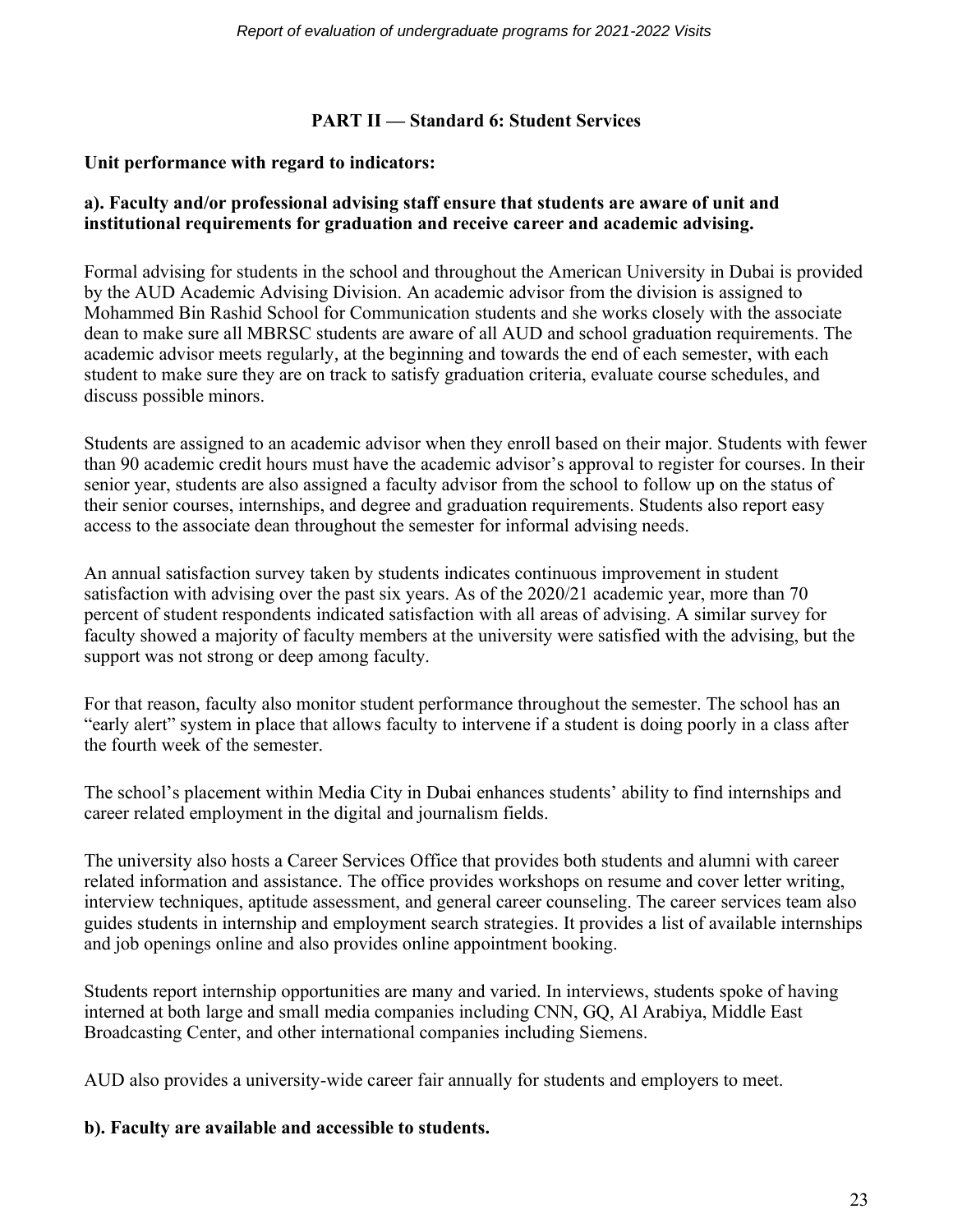Faculty members commit to six hours of office hours each week and are also available to students by appointment. Faculty members have their office hours and email addresses posted on their doors. The executive director has an open "office hours" policy daily from 9:00 a.m. – 6:00 p.m.

In interviews with students, they described a remarkable commitment on the part of the faculty to be available to students during student productions both on campus and in the field. Students told stories of faculty members staying on campus late into the night while students worked to finish production projects, and of faculty being available for Zoom calls while students were in the field both domestically and internationally.

# **c). The unit keeps students informed about the activities, requirements and policies of the unit.**

The executive director keeps students informed of school activities, policies and any changes to course and graduation requirements through regular email communication and in-class announcements. The unit has a small, personalized feel and students and faculty alike describe an informal, but open and effective communication system that takes place through emails, WhatsApp, posters and Blackboard software.

The students say this system works and they feel completely informed about information within the **MBRSC** 

### **d). The unit and the institution provide students with extra-curricular activities and opportunities that are relevant to the curriculum and develop their professional as well as intellectual abilities and interests.**

The MBRSC is a small school with 121 students during the spring of 2022, in a small university of roughly 1600 students. With such a small student body the opportunity for robust extra-curricular activities are fewer than at larger institutions. However, the school does provide a number of professionally related extra-curricular activities, including:

Cinematopia – a student-run film screening club featuring independent and world cinema films. Students gather to watch, analyze and critique the films.

Media Chat – a series of biweekly presentations and seminars given primarily by media professionals in the region. The media professionals discuss their career paths, current issues, job prospects in the market, and employment opportunities. BCIS students receive extra-credit points for attending.

There is a noticeable lack of student media at AUD. There is no regularly published student newspaper or regularly updated website, no student radio station, no regularly produced student podcasts, television broadcasts or student publications. Students are very active in film and video production for their classes, and many freelance. But when asked about the lack of student media on campus they were confused by the question. While some faculty members mentioned they would like to see a stronger student media presence, the lack of any did not seem to be a concern among the students.

There is an online student newspaper called the *MBRSC Post,* which publishes select articles during the year. But at the time of the site team visit, articles on the website were months old. The website is populated with occasional coursework, but not extra-curricular work.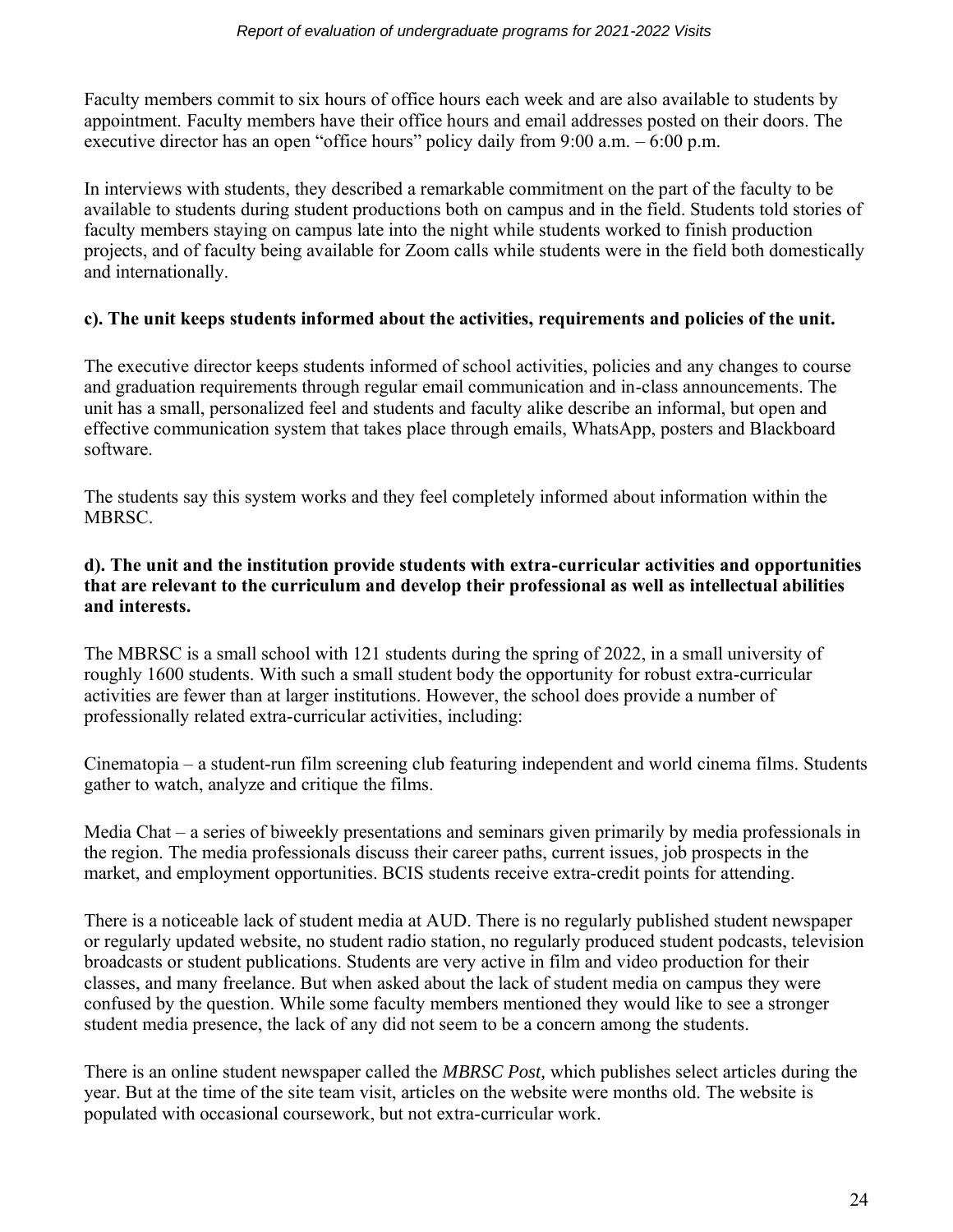The social media presence for the MBRSC Post was equally dated. As of January 17, 2022, the most recent tweet on its twitter account was from April of 2021, its Instagram account has been dormant since April of 2020, and the last post on its Facebook account was from September of 2018.

Faculty and staff say that one solution for strengthening student media and extra-curricular projects in general is the planned creation of a media lab, which will be designed to give students a sense of belonging to a student-team where they can work with professionals, experiment and create student generated content not related to course assignments, and have the opportunity to experiment with new technology the unit hopes to purchase, including a 360-degree camera and VR.

### **e). The accredited unit must gather, maintain and analyze enrollment, retention, graduation rates and other aggregate information for improving student services and reducing barriers to student success. The unit annually publishes retention and graduation information on its website.**

The Registrar's Office collects information related to enrollment, retention and graduation rates. That information is shared with all deans through the Provost's Office.

In recent years the MBRSC has experienced a significant decline in student enrollment. In the Fall of 2014 there were 53 new students enrolled, that number declined each year to 20 in the Fall of 2018. Enrollment has rebounded slightly since then, and retention has improved.

The AUD blames this loss in enrollment on increased competition from other private universities opening in the UAE over the last decade, that offer similar degree programs at a lower tuition rate. In 2018 the MBRSC created a plan to address enrollment decline by creating a yearly media campaign with an agency based in Dubai. It is also in the process of renaming the "Digital Production & Storytelling" major to "Film, TV and Media Production" major for marketing and clarification purposes.

Faculty members say the unit has not done enough to promote and publicize itself among potential students, and has rested too long on the strength of its reputation alone.

Both the university and the school publish their retention and graduation information online, in easy to understand and clear language and tables.

# **SUMMARY:**

Advising for the students is well done and has numerous entry points. Faculty go above and beyond in being accessible and helpful to students. Communication within the unit, while informal, works well. There are extra-curricular activities for the students, but no strong student media. The unit faces enrollment challenges but all required information about enrollment and retention is available.

Overall evaluation, compliance/non-compliance: **COMPLIANCE**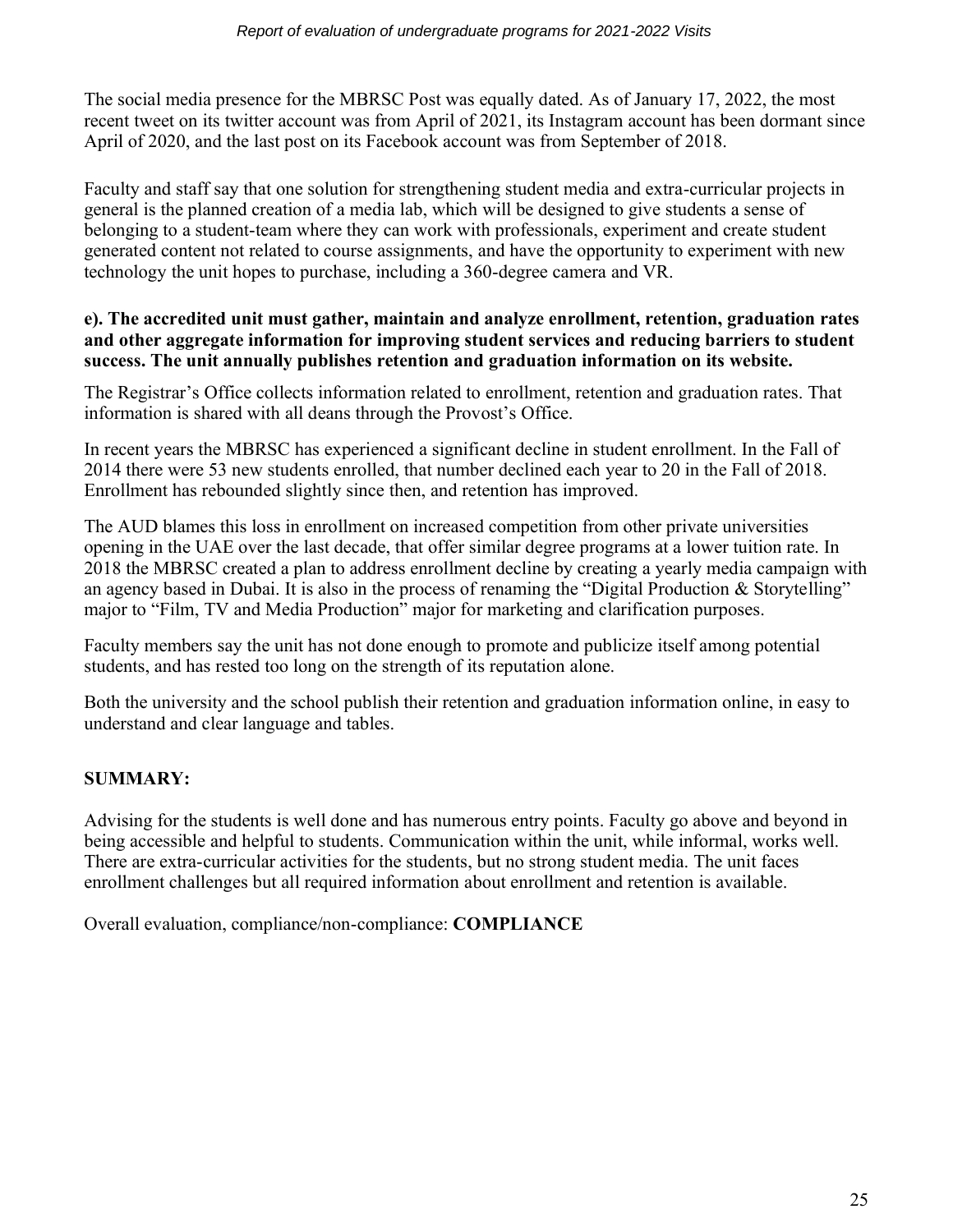# **PART II — Standard 7: Resources, Facilities and Equipment**

# **Unit performance with regard to indicators:**

# **a). The unit has a detailed annual budget for the allocation of its resources that is related to its long-range, strategic plan.**

The unit has a detailed five-year strategic plan for 2020-2025. Among the top priorities in the plan are continuously improving existing curricula and keeping Mohammed Bin Rashid School for Communication faculty up-to-date with the latest teaching methods. It is not a very aggressive plan, but does state a goal to provide students with extra-curricular activities that support their personal and professional development.

The annual budget allocates resources that are in line with the strategic plan. The operating and capital budgets are prepared by the associate dean in consultation with the faculty and submitted to the president and provost for approval and revisions. The final budget is approved as part of the university budget approved by the American University of Dubai governing board.

# **b). The resources that the institution provides are adequate to achieve the unit's mission. The resources are fair in relation to those provided other units.**

The budgets for the MBRSC indicate the university frequently allocates significantly less than what is requested by the school. For academic year 2019-20, the school received 86% of its requested budget (AED 1,900,672 allocated from a AED 2,192,490 request). That percentage has dropped significantly in the 2020-21 academic year and in the current academic year the unit received 56% of its requested budget allocation.

More significantly, both the total budget for MBRSC and the budget under its control have dropped over the last three years.

Here is the total school budget for the unit for the last 3 years:

| 2019-20 | AED 4,364,449 | US\$ 1,189,223 |
|---------|---------------|----------------|
| 2020-21 | AED 3,172,362 | US\$ 864,404   |
| 2021-22 | AED 2,973,222 | US\$ 810,142   |

The amount of expenditures has also seen a significant decline over the last three years, but much of this is related to expenditures cut because of the Covid pandemic. Interviews with the school's leadership indicate many of the budget cuts were self-imposed due to concerns created by the Covid pandemic and a perceived need to cut expenses.

Nevertheless, MBRSC leadership and faculty say the resources provided to MBRSC are adequate to achieve the unit's mission, and that specific expenditure requests with strong supportive arguments are rarely denied.

The resources provided to the school are allocated by the university in an equitable manner. Peer programs with similar enrollment have similar budgets, faculty size and facilities.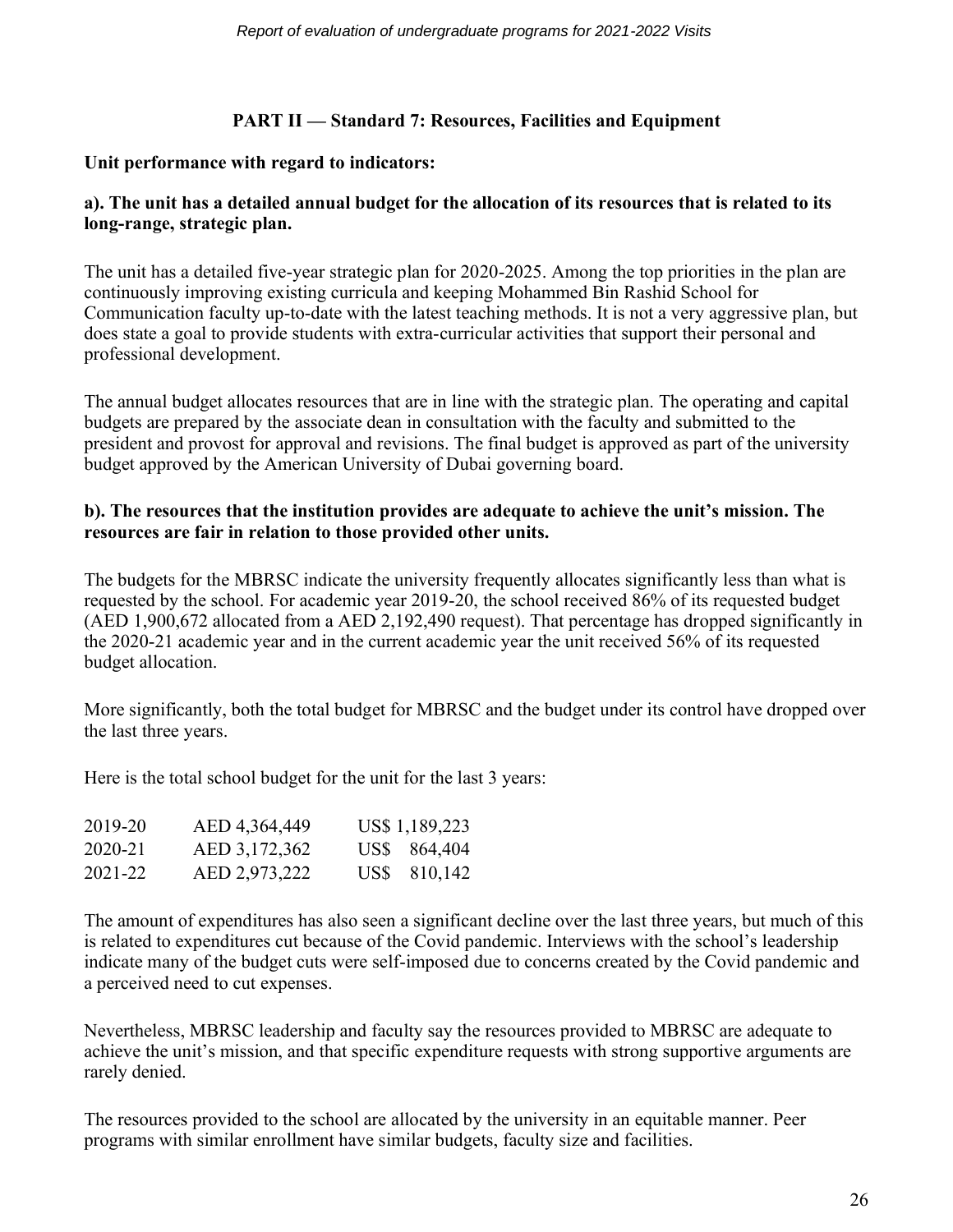# **c). The facilities of the unit enable and promote effective scholarship, teaching and learning.**

The MBRSC is housed in the C-Building on the AUD campus, and has 18 classrooms available that it shares with the School of Arts and Sciences. The classrooms are grouped together on two floors of the building and are close to the faculty offices, which are all on the same floor, giving the school a welcoming, friendly and active atmosphere.

One student called the third floor of C-Building "the only living floor at AUD, because it is open 24 hours and people are always here working on their projects."

The television studio and control room are adequately equipped. There is an impressive suite of editing booths and a large, comfortable film screening room.

The MBRSC administration believes the school needs more space. Originally there was a plan for a stand-alone building for the unit, but that plan has not materialized.

### **d). The institution and the unit provide faculty and students with equipment or access to equipment to support its curriculum and the research, creative and professional activities of the faculty**.

MBRSC students have access to industry standard equipment and software for their classwork. These include:

- Two labs, equipped with 38 Mac computers. Half of the computers provide Adobe Creative Cloud 2020, Avid Media Composer 8, Pro Tools 11, and iMovie for video and audio production. The other half of the computers contain similar software, but with a dated, yet functional, version of Adobe.
- -Six editing suites with AVID Media Composer and other video editing software.
- -A three camera television studio with teleprompters, professional lighting, and green screen capabilities.
- -A television studio control room with digital production equipment.
- -A movie screening room that seats 36 people.

Students also have access to professional field production equipment including four Sony PSW 4K professional video cameras and related operating equipment, nine Canon 5D DSLR cameras, and seven Sony A7S II camera kits, and other assorted cameras, lights, microphones, and reflectors. For audio projects, students have access to 17 Zoom H6 recorders and 17 Ipads for production purposes.

Students remarked how fortunate they feel to have access to such professional equipment, and said the technical supervisor does an excellent job assisting students with borrowing equipment and answering questions about using it. They reported that during the pandemic lockdown, the technical supervisor would still allow necessary equipment to be checked-out, meet students at the campus gate and help them load in in their cars for field production use.

The self-study notes that the computers in both Mac Labs are obsolete and in urgent need of upgrades. The school has requested the purchase of new computers for the Mac Labs and that request has been approved. The upgrades are expected at the end of the spring semester.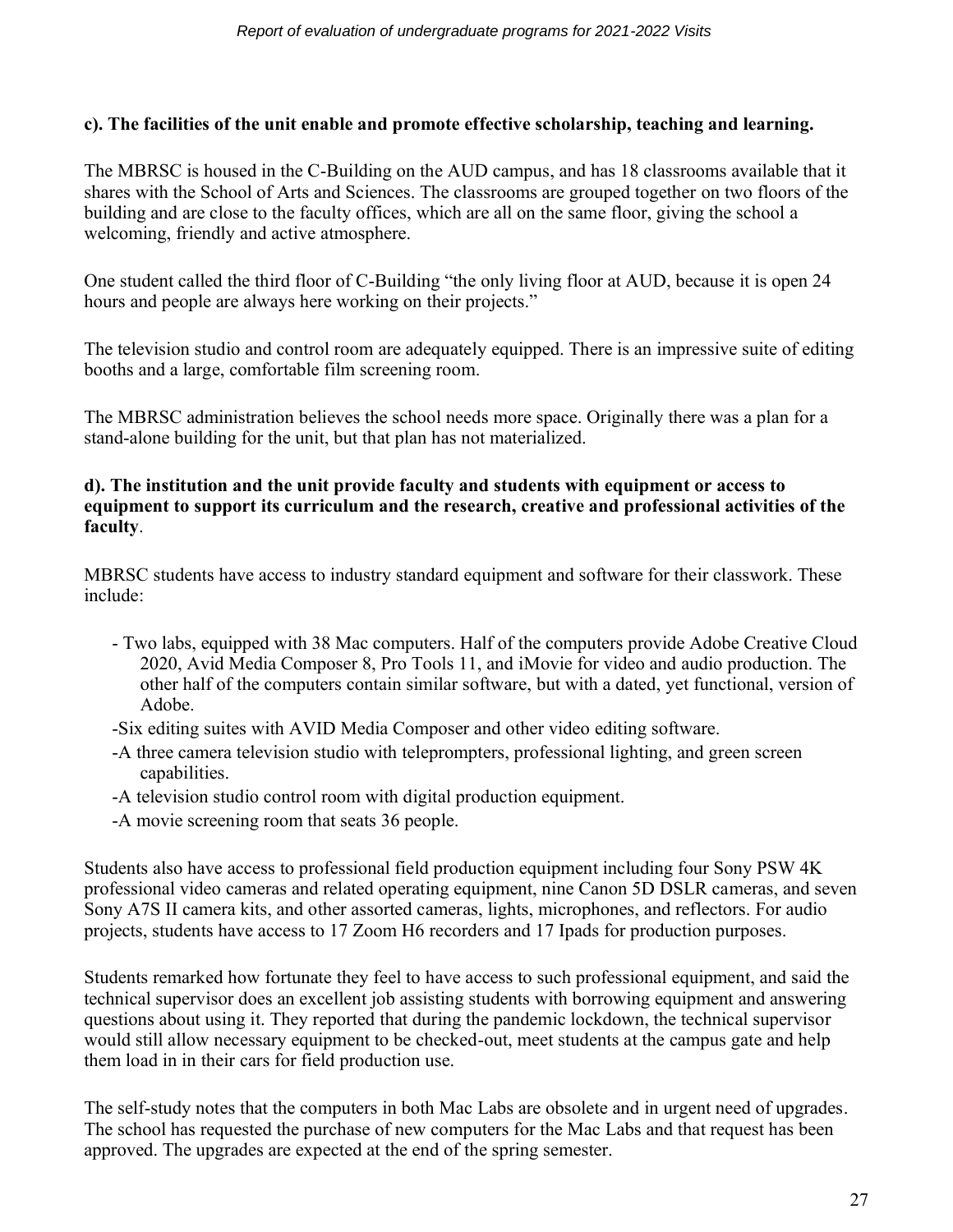### **e). The institution and the unit provide sufficient library and information resources to support faculty and student research and professional development.**

The library at the AUD provides information resources and services that support MBRSC students and faculty, and their research goals. MBRSC faculty are actively involved in developing the library's collection.

The one-floor library is centrally located on campus and open seven days a week during fall and spring semesters. Hours are extended during finals, but have been reduced during the pandemic. The facility has four study rooms for group work. The library provides 56 computers for students, as well as printers, a photocopier, and wi-fi.

The AUD Library provides access to scholarly journals including those related to film and communication. Recently published physical copies are available on the shelves. Older articles from scholarly and peer-reviewed journals are available across 49 online databases.

# **SUMMARY:**

The MBRSC has a strategic plan and budget resources to achieve its goals. Recent budgets have seen declines, attributed to both cost-cutting because of the pandemic and a drop in enrollment. The facilities are adequate and the equipment available to the students for coursework and fieldwork is excellent. The library is adequate for student research needs.

# **Overall evaluation, compliance/non-compliance: COMPLIANCE**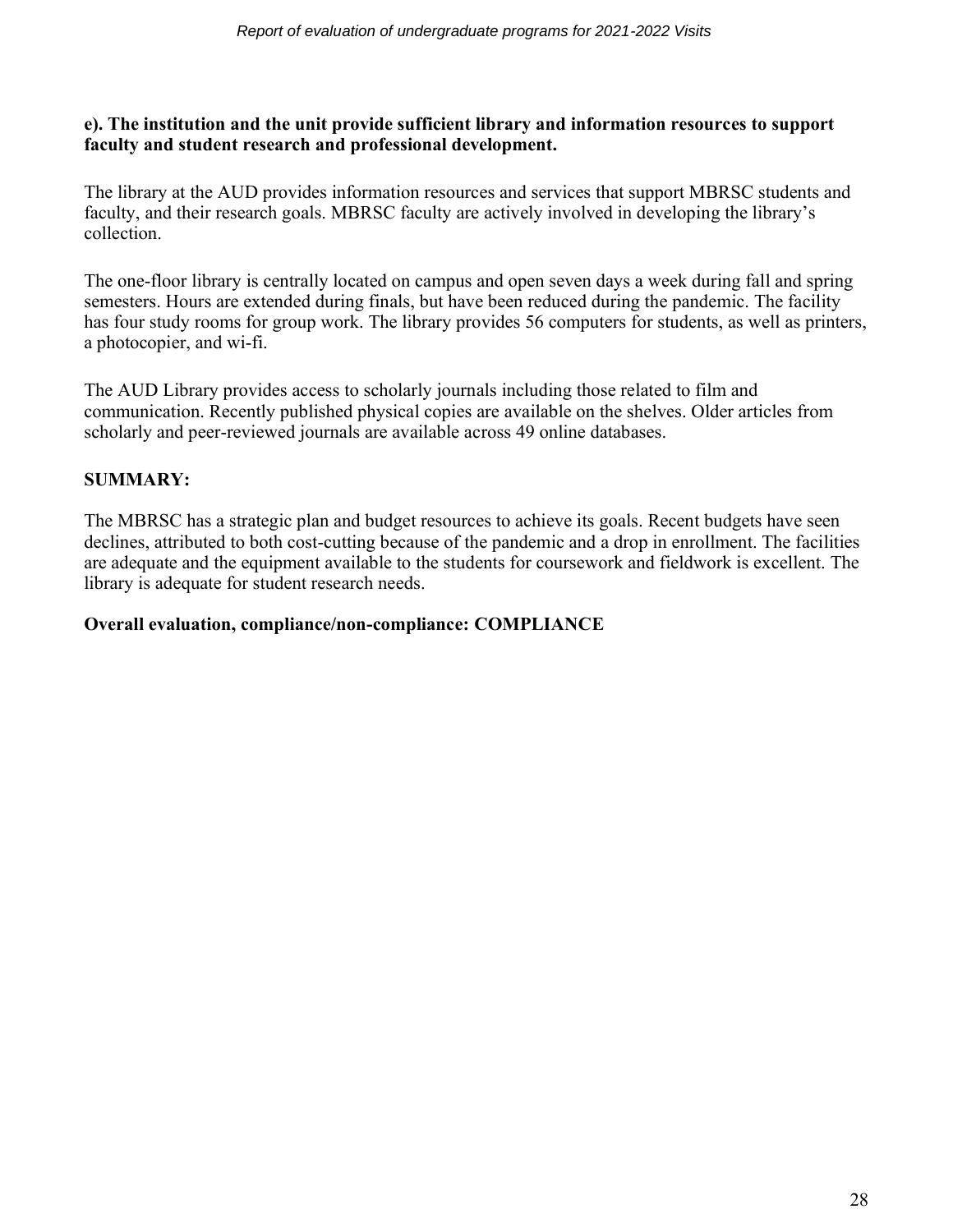# **PART II — Standard 8: Professional and Public Service**

# **Unit performance with regard to indicators:**

### **a). The unit consults and communicates regularly with its alumni and is actively engaged with alumni, professionals and professional associations to keep curriculum and teaching, whether onsite or online, current and to promote the exchange of ideas.**

The school works to make Mohammed Bin Rashid School for Communication alumni an integral part of the school, and tries to maintain a strong relationship between the alumni community and the school by including them in the school's events. Alumni are invited to participate in the annual orientation event, invited to participate on the advisory board, and the MBRSC surveys alumni for their opinions on major decisions, such as renaming the Digital Production and Storytelling major.

Most official alumni communication takes place through the American University in Dubai Alumni Association, but MBRSC works to maintain a close relationship with its own alumni through continuous informal communication and engagement.

The associate dean and executive director often meet with industry leaders to learn how MBRSC graduates are faring in the job market and to make sure the curriculum continues to match current market demands. Industry professionals are also frequent guest speakers in classes to connect what students learn in class to the professional world.

The MBRSC also makes use of an advisory board that consists of prominent professionals. The main role of this board is to advise the school's administration on matters relevant to the curriculum and assist the school in formulating its strategy. The advisory board meets for a full day once a year.

### **b). The unit provides leadership in the development of high standards of professional practice through such activities as offering continuing education, promoting professional ethics, evaluating professional performance, and addressing communication issues of public consequence and concern.**

The MBRSC supports education beyond the unit by offering opportunities for all AUD students community members to participate in media related and continuing education opportunities.

Many of these events have not happened over the past two years due to Covid restrictions, but plans are in place to reinstitute them as soon as they are allowed.

Some of the activities available to all students at AUD include:

Cinematopia – student organized screenings of international films that are then analyzed, discussed and debated by the viewers.

Media Chats – a series of biweekly presentations and seminars given primarily by media professionals in the region to talk about their career paths and the job market.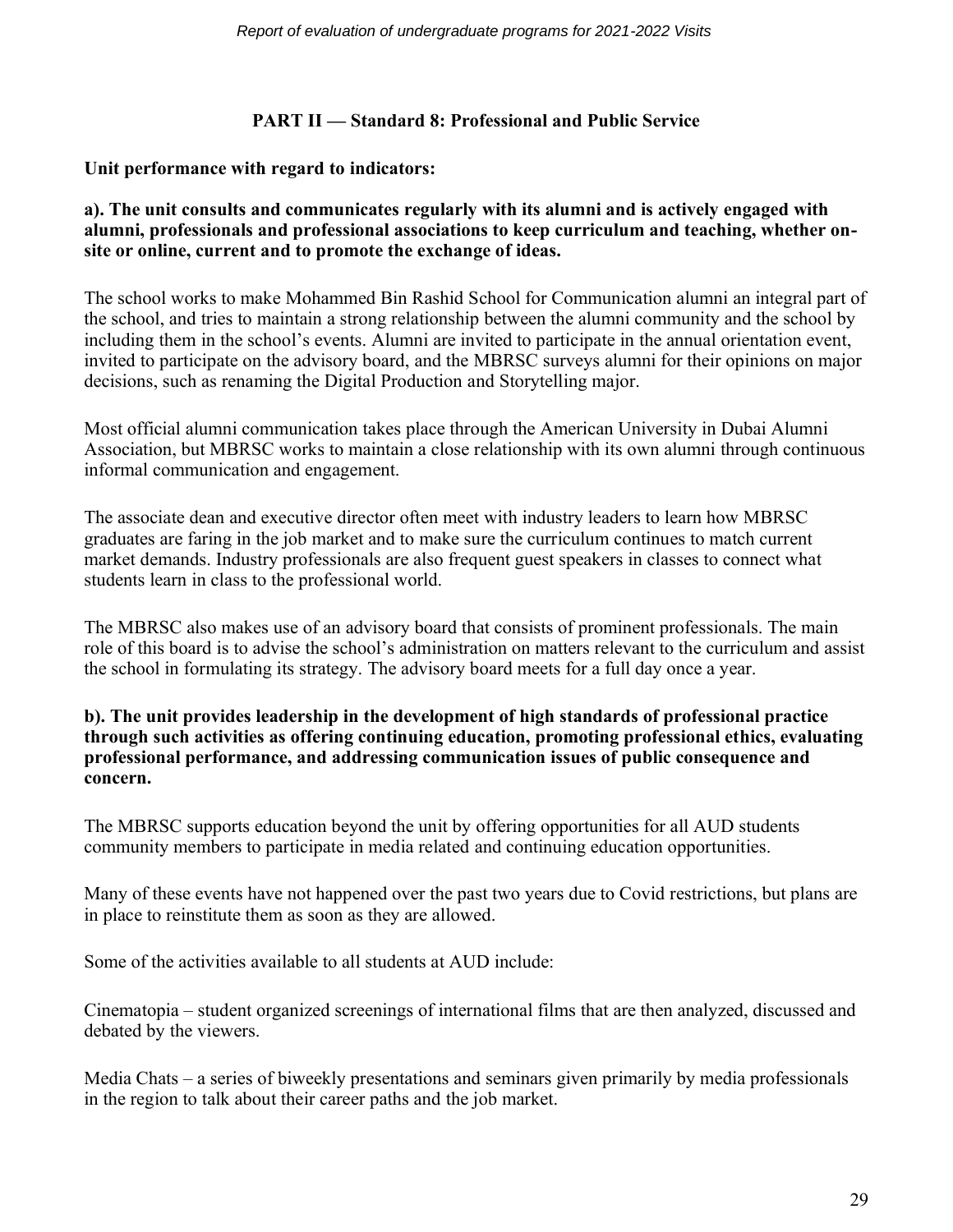# **c). The unit contributes to the improvement of journalism and mass communication as academic disciplines by supporting the faculty's involvement in academic associations and related activities.**

The unit supports faculty efforts to stay connected to the industry and academic associations by providing support for travel to conferences and to participate in professional and public service activities.

Since the last accreditation visit, faculty have participated in various industry related service activities including media training workshops for professionals and government entities, moderating and participating in conference panels, and serving as consultants on film and documentary projects. Again, many in-person events have not been possible over the last two years, due to the pandemic.

# **d). The unit contributes to its communities through unit-based service projects and events, service learning of its students and civic engagement of its faculty.**

The school is engaged with the community by offering many professional media trainings and sponsoring presentations and forums that address media-related issues in the region. The number of offerings are commendable for such a small faculty. A sample of those events include:

Media Educational Workshop – a strategic program in support of the Arab Youth Initiative. The program was designed to empower young media professionals, act as a platform to promote media best practices, and equip young media leaders with the required skills to make a positive media landscape.

The Executive Government Training – In collaboration with the Dubai Executive Council, the MBRSC faculty developed a four month long executive media program to train managers who work in communications for UAE government departments.

The MBRSC makes efforts contribute to the community through programs that involve not only students, but members of the community as well, including:

The Social Media Influencers Program offered over two semesters during AY 2019-2020. Participants completed the program for eight months. The program was developed by MBRSC faculty members in collaboration with the Dubai Press Club (DPC), which aims to graduate students who understand the advanced features of different social media platforms. Students learned how to implement the ethics and etiquette of social media successfully and develop their ability to use their conceptual knowledge and practical skills to examine news critically.

The Original Short Film Festival – this is an annual festival hosted by MBRSC that showcases international, regional and local youth films.

Most of the school's outreach efforts to the community have been on hiatus for two years due to the Covid pandemic, but plans are to continue them once they are allowed.

# **e). The unit supports scholastic journalism through such activities as faculty workshops, visiting lectures and critiques of student work.**

The unit works with the admissions office to organize visits to high schools in the region. During these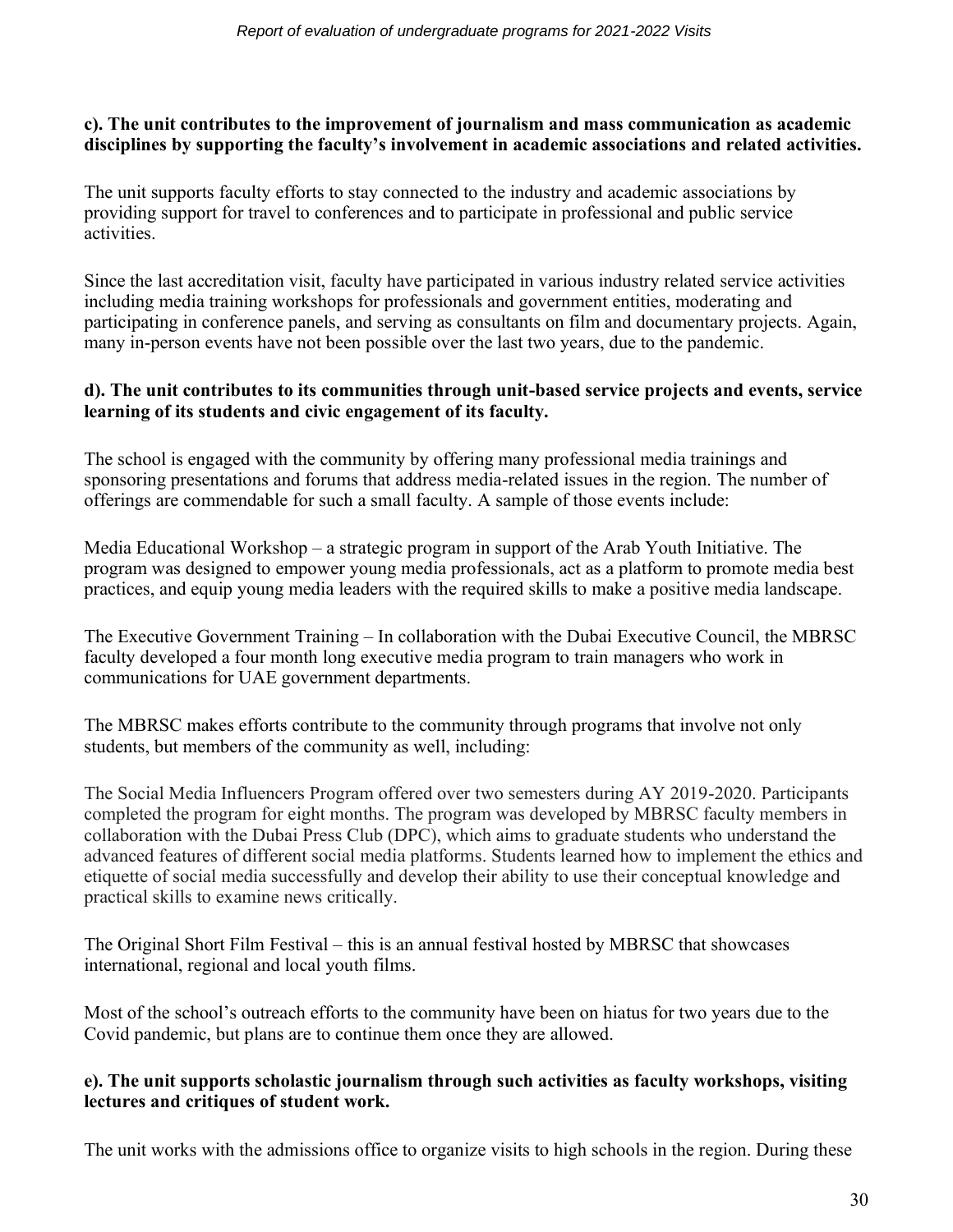visits the associate dean and faculty give presentations about the curriculum, extra-curricular programs and career opportunities available through the MBRSC.

The MBRSC and admissions office also jointly produce major outreach efforts, including a short video workshop for students who have an interest in studying journalism or video production.

The MBRSC also partners with the Dubai Press Club to present a yearly high school short film and interview competitions in both English and Arabic. Winners receive a full scholarship to the MBRSC program.

# **SUMMARY:**

Many opportunities for professional and public service have been cancelled due to a global pandemic approaching its third year. Nevertheless, the MBRSC has a solid historical record of professional and public service, and plans to continue that in the future.

The MBRSC stays in close contact with many alumni, which is made easier because some of them work close by in Media City.

Overall evaluation, compliance/non-compliance: **COMPLIANCE**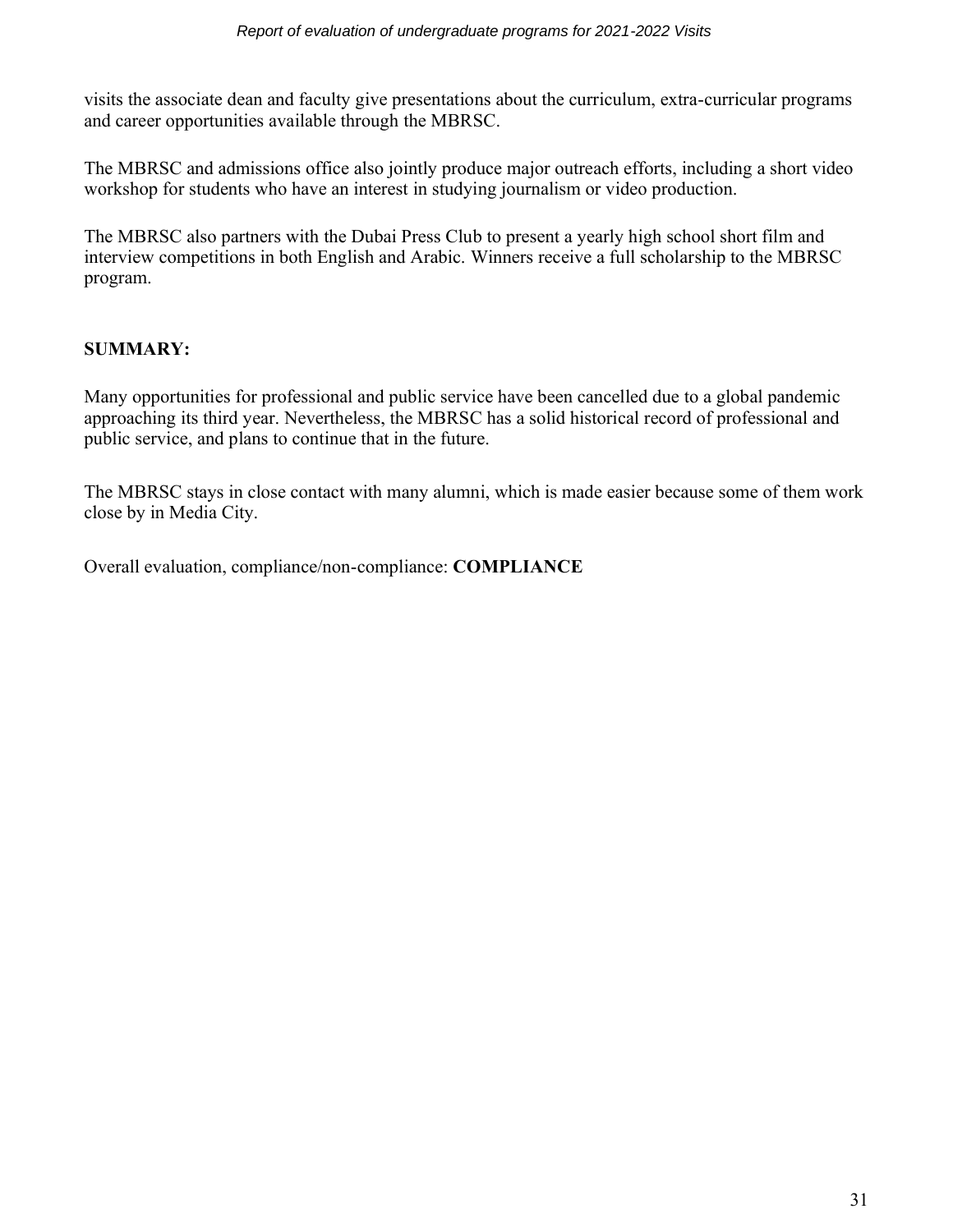# **PART II — Standard 9: Assessment of Learning Outcomes**

# **Unit performance with regard to indicators:**

*The Accrediting Committee and Council seek site-team reports on assessment that are appropriately detailed for a judgment on compliance that is informed, fair and consistent from one team to another. Please respond to each of these questions in your report on indicators (a), (b) and (c):*

#### **a). The unit defines the goals for learning that students must achieve, including the "Professional Values and Competencies" of the Council.**

• Who is in charge of the assessment program (e.g., administrator, sequence coordinator or faculty committee)?

The assessment program is overseen by the university's director and assistant director of institutional effectiveness. At the Mohammed Bin Rashid School for Communication the assessment program is run by the associate dean.

• How has the unit verified that core and required courses cover all 12 of ACEJMC's professional values and competencies?

The unit uses a mapping plan that specifies how each course covers the various ACEJMC's professional values and competencies. What the unit calls Program Learning Outcomes (PLO) are directly mapped to the 12 values and competencies. This plan is updated on an annual basis.

• How has the unit ensured that the syllabuses for these courses state learning outcomes that address the values and competencies appropriate for each course?

Every course syllabus contains learning outcomes that are aligned with the specific values and competencies each course is expected to attain.

# **b). The unit has a written assessment plan that uses multiple direct and indirect measures to assess student learning.**

• What direct measures of assessment does the unit use, where in the curriculum and when?

The unit uses three direct measures:

1. Jury Evaluation of Capstone: the final capstone projects for the school's two programs are presented to an outside jury of media professionals and academics who evaluate the students work based on their knowledge, values and competencies based on faculty member rubrics. This is the final class before graduation.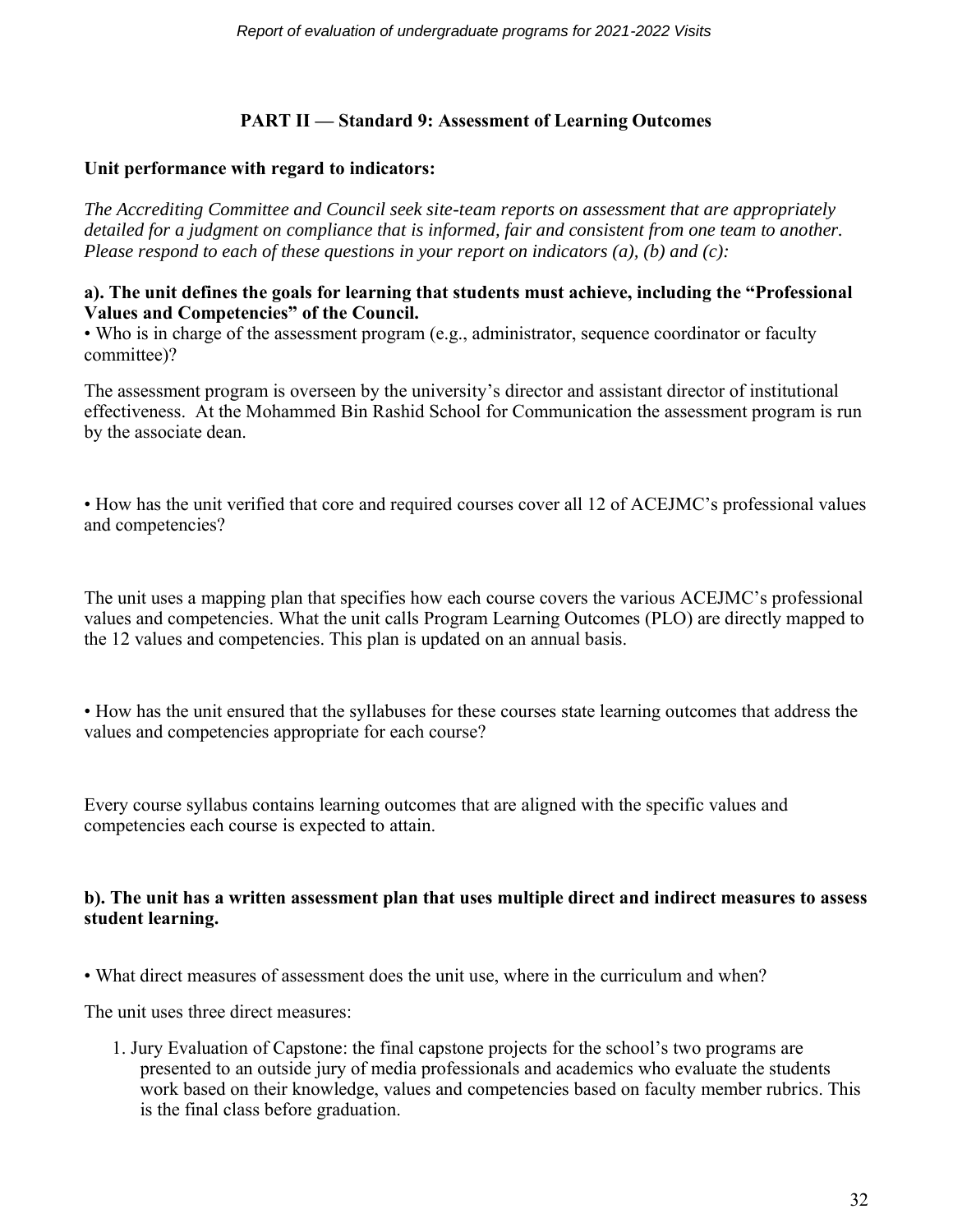- 2. Internship evaluation form: all students are required to complete an internship and the intern's direct supervisor will fill out an evaluation form sent to the faculty member. This is an upperlevel class.
- 3. Course specific pre-test and post-test assessments used to measure specific learning outcomes. The pre-test and post-test assessments are used in lecture classes and not in skills classes.
- What indirect measures does it use, where and when?
	- 1. Faculty feedback: designed to connect the course learning outcomes to the program learning outcomes. Faculty use a one to four scale with one meaning the student has a poor understanding of a concept and four meaning complete understanding.
	- 2. Completion Survey: given to all students online as part of their graduation process, it is used to determine students' perception of their Bachelor of Communication and Information Studies major.
	- 3. MBRSC Advisory Board: oversee the school's entire performance and gives advice regarding curricular change, change in the industry and overall student work.
	- 4. Annual MBRSC employment survey: designed to identify alumni employment status
	- 5. Course effectiveness reports: student evaluations are used to map course learning outcomes and tie them to program learning outcomes.

• Are these measures effective for assessing ACEJMC's professional values and competencies?

These measures appear to be quite effective for assessing ACEJMC's professional values and competencies.

#### **c). The unit collects and reports data from its assessment activities and applies the data to improve curriculum and instruction.**

The MBRSC collects and reports data on an annual basis through an Outcome Assessment Plan. School administrators write the plan in June by identifying various weaknesses and problems with the goal of implementing the necessary changes at the beginning of the following academic year. During faculty meetings, the major items are set on the agenda for devising a teaching and learning environment based on the assessment plan.

• How does the unit collect and analyze the findings and identify unsatisfactory learning of specific values and competencies?

The MBRSC uses the data it collects from both direct and indirect methods to determine where it has fallen short.

• What specific values and competencies had graduating classes not mastered satisfactorily?

The assessment done at the end of every year comes up with a different list of values and competencies that graduating classes have failed to master. For example, following the 2018-19 academic year, graduates struggled to conduct appropriate levels of research and have struggled with storytelling and productive skills.

• How does the unit decide how to address these areas of concern and what actions did it take to do so?

After the assessment, the faculty decides together how to address these areas of concern. For example, in the above two areas of concern the school decided to help students master research by sending out a summer reading list to journalism students to help with their research skills. The school also increased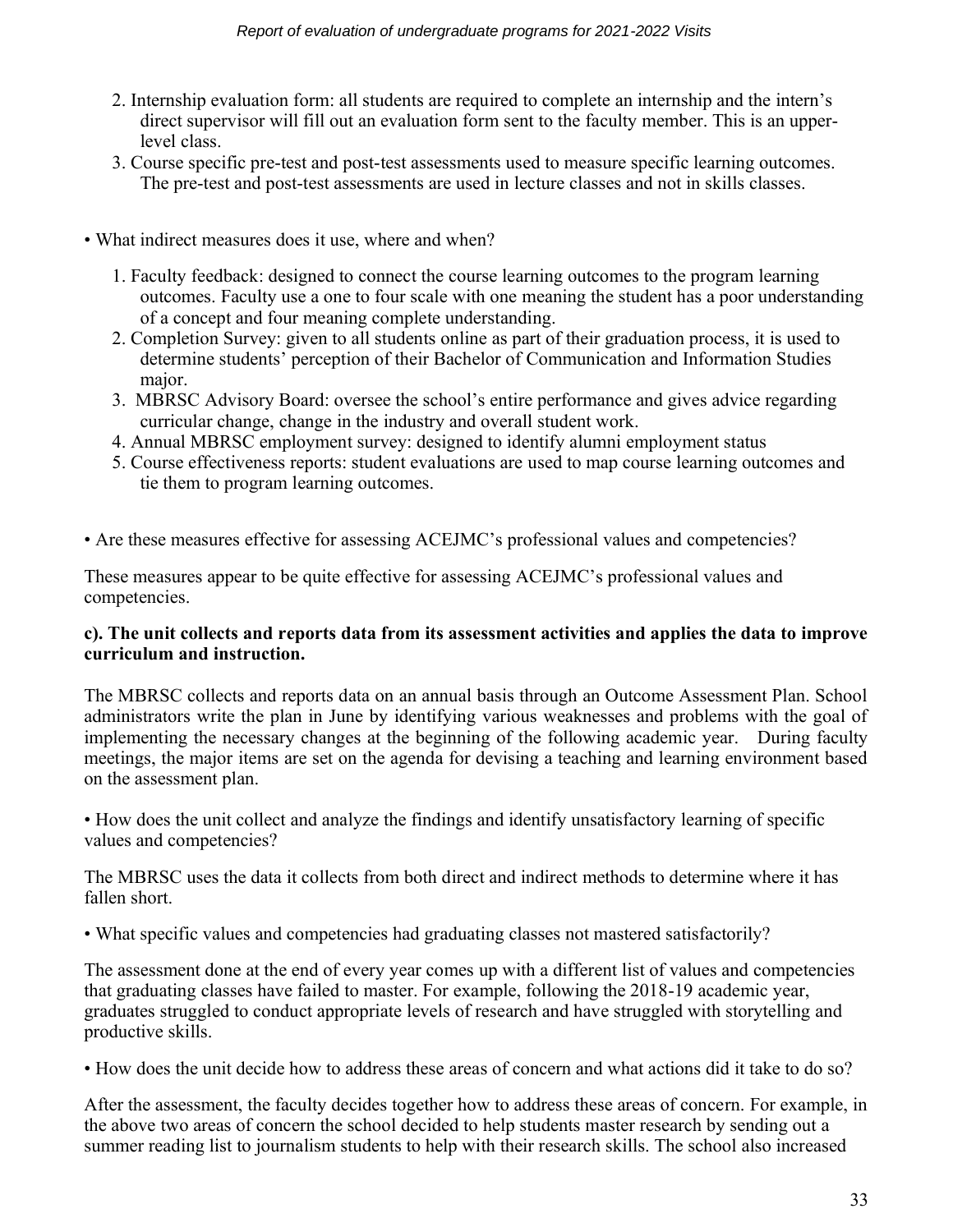the JOUR 302 (Journalism Management And Decision Making) class from two hours per week to four hours per week.

To help with their storytelling and production skills, the school reduced the number of students in the screenwriting classes and included more sessions on sound in all production classes.

• How does the unit evaluate whether its actions overcame the weaknesses in student learning and what were the results?

Once these changes are made the school then uses their direct and indirect measures to determine whether these changes improved student learning outcomes. Where they have not, they look to alternate ways to solve the problem.

• Was the program of data analysis and action effective for identifying and overcoming unsatisfactory student learning?

Very much so, the school has a thorough and rigorous way of identifying and overcoming unsatisfactory student learning.

# **d). The unit maintains contact with the alumni to assess these experiences in the professions and to provide suggestions for improving curriculum and instruction.**

The school has an advisory board and an alumni database, and it consistently uses its alumni for assessments of the capstone courses where alumni and professionals serve as jurors of the student work. The school also meets annually with the advisory board to come up with ideas for improving curriculum and instruction.

# **e). The unit includes members of journalism and mass communication professions in its assessment process.**

Using professionals in the assessment process is ingrained in the school's process. The school is fortunate in that it resides in the heart of Dubai's Media City, where thousands of professional journalists and communicators work. Many of those workers are alumni of the school, which makes it easy to call on them to help in the assessment process.

# **SUMMARY:**

Assessment is ingrained in the culture of the MBRSC. It would be hard to find another communications school that has as thorough and committed assessment process as here.

# **Overall evaluation, compliance/non-compliance: COMPLIANCE**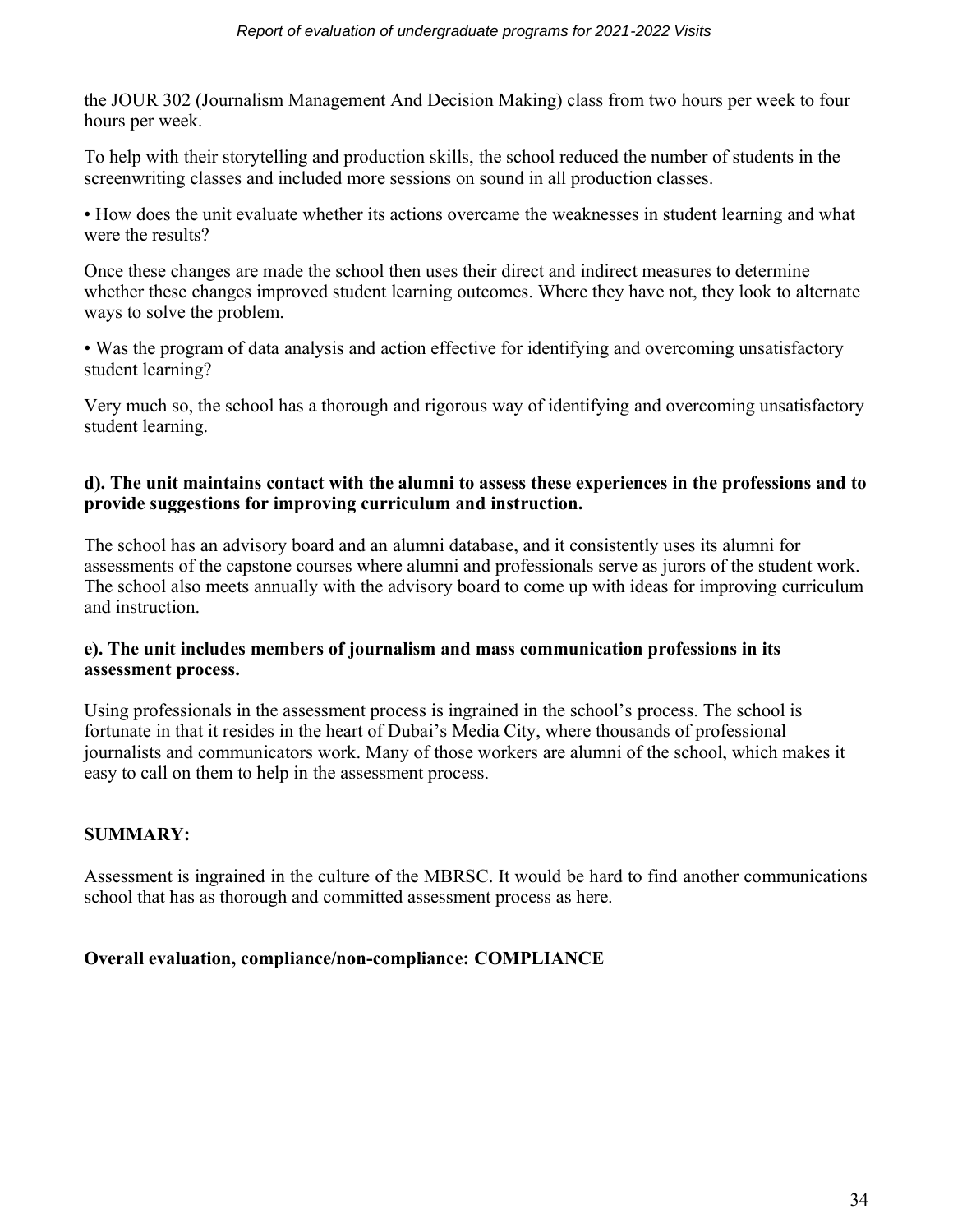# **PART III: Summary by site visit team**

### **1) Summarize the strengths and weaknesses of the unit.**

Strengths include the following:

- o Enthusiastic students with strong internship opportunities
- o Student centered faculty who excel in teaching and advising
- o Top notch assessment process
- o Located adjacent to Media City, which provides easy access to internships and alumni

# Weaknesses include:

- o No written diversity plan
- o Lack of student media
- <sup>o</sup> Lack of transparency in administrator appointment process (See letter from dean attached as an addendum to the team report.)

# **2) List the standards with which the unit is not in compliance.**

Standard 3 – Diversity and inclusiveness

### **3) Summarize the problems or deficiencies that should be addressed before the next evaluation (i.e., related to non-compliance with standards).**

Measurable diversity plan needs to be created.

# **4) In the case of a recommendation for provisional accreditation, list the deficiencies that should be addressed before the provisional status can be removed.**

Re-accreditation.

**5) In the case of a recommendation for denial of accreditation, clearly and fully explain the reasons that led to the recommendation.** N/A

### **6) If the unit was previously accredited, summarize the significant deficiencies noted in the previous report and the actions taken to correct them. If the unit was in noncompliance in the same standard(s) on the previous two visits, identify the standard(s) and the problems noted. Explain actions taken to correct the problems.**

During the last accreditation visit, MBRSC was found out of compliance on this standard due to the lack of scholarly and creative output. To its credit, the school has vastly improved in this area.

For example, during this accreditation cycle faculty have published 23 articles in refereed journals and 29 articles in refereed conference papers. Even more impressive, faculty have published 348 articles in non-refereed publications compared to only four during the last cycle.

# **7) The self-study is the heart of the accrediting process. Often the quality of that document determines the degree of success of the site visit. Summarize the team members' judgment of the self-study.**

The self-study was a well written narrative, but it was difficult to find crucial information for some standards. Perhaps it is due to the fact that the primary author left weeks before the site team visit.